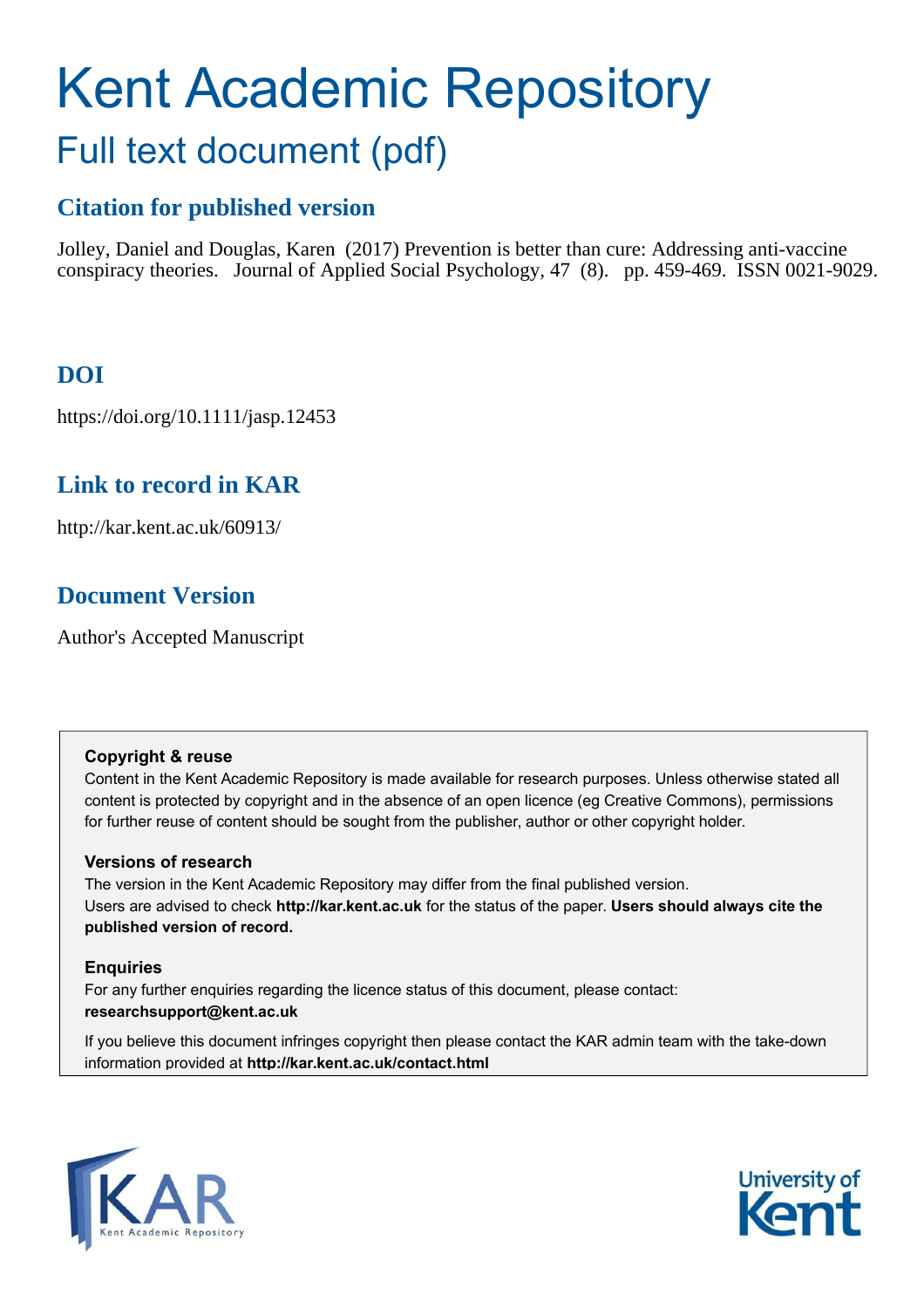Author accepted manuscript

In press - *Journal of Applied Social Psychology*

#### **Prevention is better than cure: Addressing anti-vaccine**

**conspiracy theories** 

Daniel Jolley<sup>1</sup> and Karen M. Douglas<sup>2</sup>

<sup>1</sup> Staffordshire University, United Kingdom

2 University of Kent, United Kingdom

Dr Daniel Jolley

Department of Psychology, School of Life Sciences and Education,

Staffordshire University, Stoke-on-Trent, ST4 2DF,

Ph: +44 1782 294896, Fax: +44 1782 294986, E-mail: daniel.jolley@staffs.ac.uk.

Professor Karen Douglas

School of Psychology, University of Kent, Canterbury, CT2 7NP,

Ph: +44 1227 824758, Fax: +44 1227 827030, E-mail: k.douglas@kent.ac.uk.

### Author note

The authors would like to thank members of the political psychology group at the University of Kent for their helpful comments on a draft of this paper.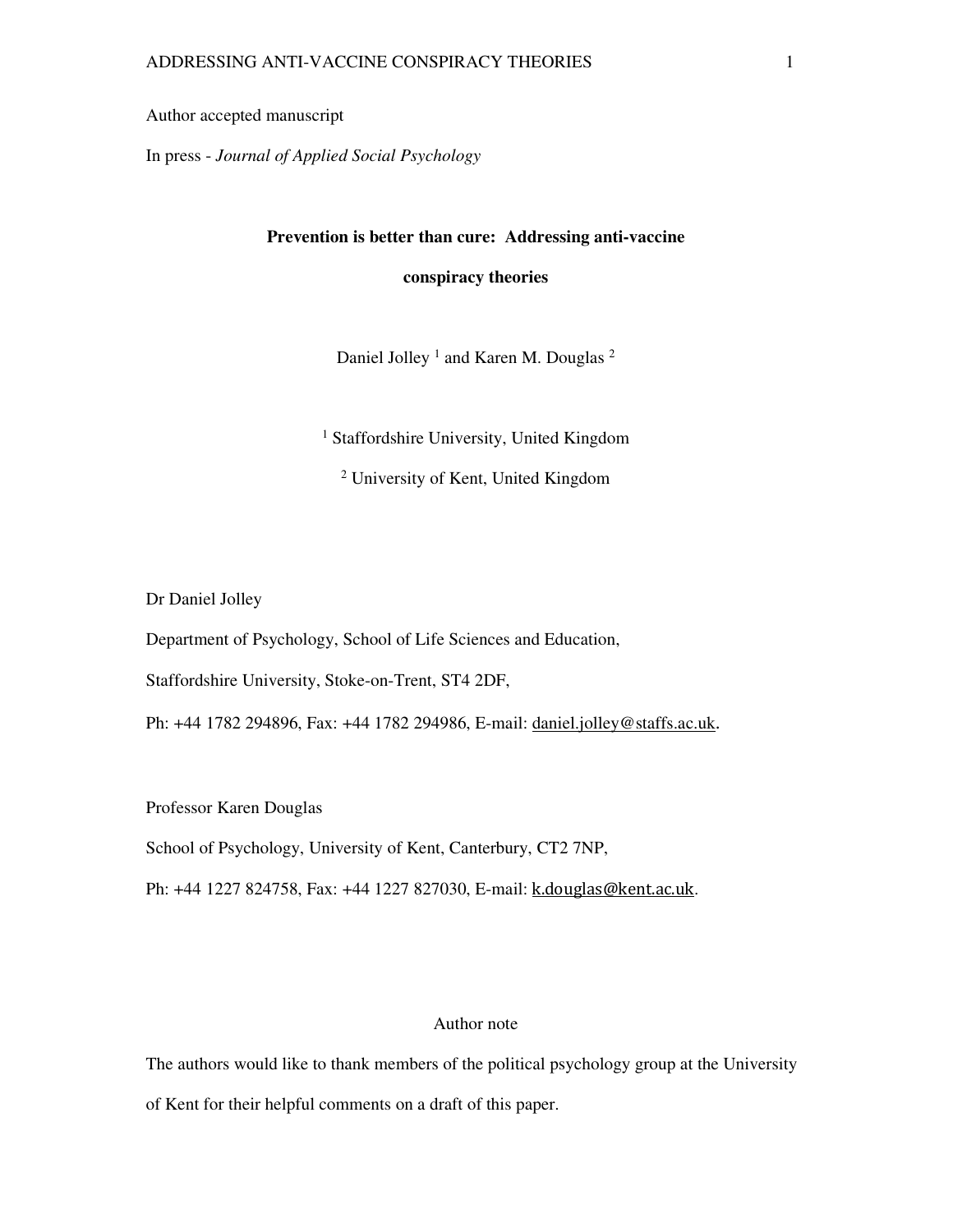#### **Abstract**

The current research tested if explicit anti-conspiracy arguments could be an effective method of addressing the potentially harmful effects of anti-vaccine conspiracy theories. In two studies, participants were presented with anti-conspiracy arguments either before, or after reading arguments in favor of popular conspiracy theories concerning vaccination. In both studies, anti-conspiracy arguments increased intentions to vaccinate a fictional child but only when presented *prior* to conspiracy theories. This effect was mediated by belief in antivaccine conspiracy theories and the perception that vaccines are dangerous. These findings suggest that people can be inoculated against the potentially harmful effects of anti-vaccine conspiracy theories, but that once they are established, the conspiracy theories may be difficult to correct.

*Keywords***:** conspiracy theories; anti-vaccination; vaccination; persuasion; intentions; attitude inoculation; intervention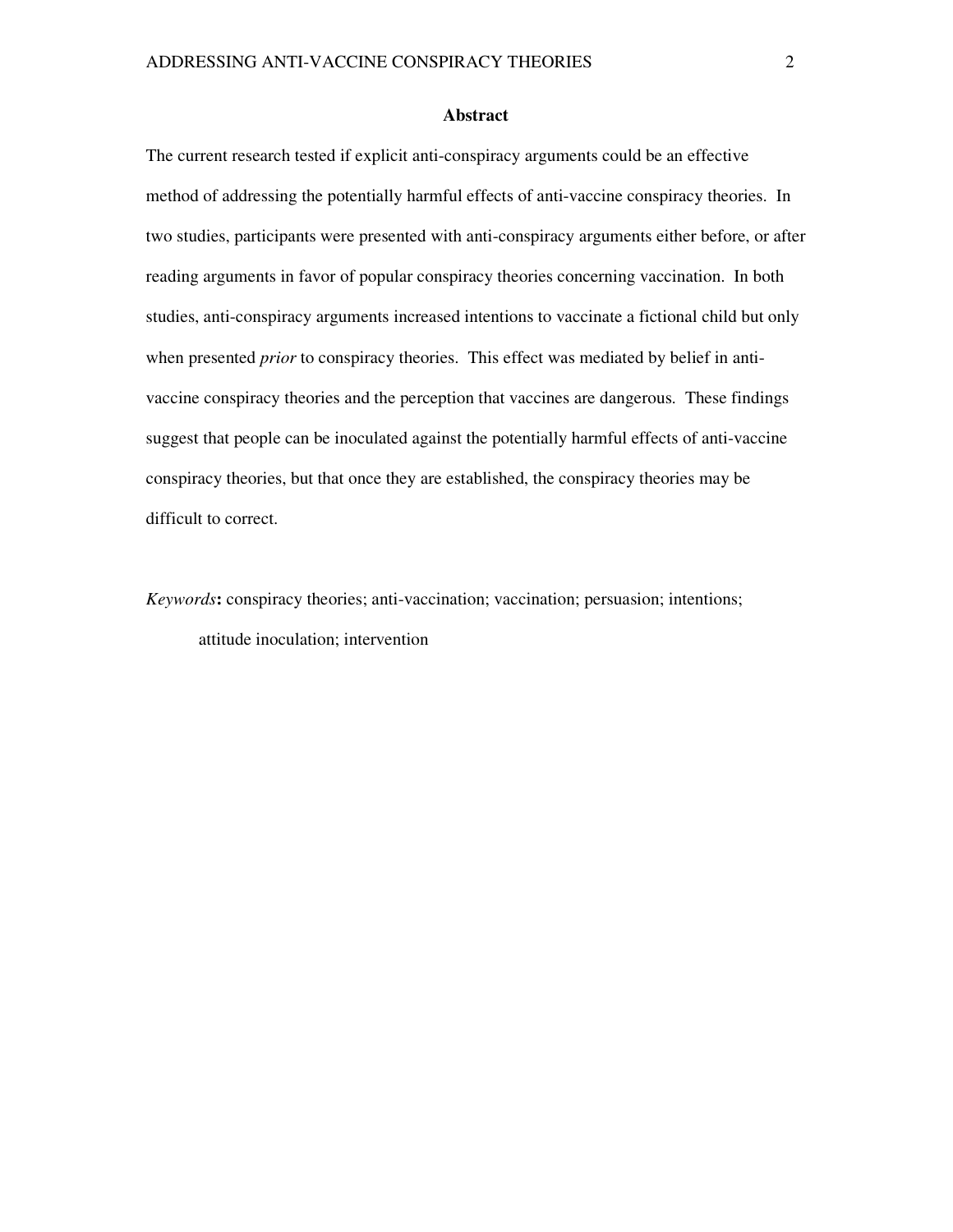#### **Prevention is better than cure: Addressing anti-vaccine**

#### **conspiracy theories**

 Despite the demonstrated importance of vaccination for population health and wellbeing, many people opt out of government-recommended vaccination schedules for their children. In some parts of the world, vaccination rates lie below the advised 95% uptake, leaving people at risk of serious, but preventable diseases (e.g., MMR, Health Protection Service, 2014). Whilst many factors undoubtedly influence people's decisions regarding vaccination, one potential obstacle may be *conspiracy theories* that are propagated by an active and prominent anti-vaccine movement. The present investigation examines the effects of anti-vaccine conspiracy theories on vaccination intentions, and attempts to introduce an intervention to attenuate the potential harmful effects of anti-vaccine conspiracy theories.

Conspiracy theories explain the ultimate causes of significant events as the secret actions of malevolent groups, who cover up information to suit their own interests (Brotherton, 2015; Cichocka, Marchlewska, & Golec de Zavala, 2016; Douglas & Sutton, 2008, 2011, 2015; Douglas, Sutton, Callan, Dawtry, & Harvey, 2016; Goertzel, 1994; McCauley & Jacques, 1979; Sutton & Douglas, 2014; van Prooijen & Jostmann, 2013; Uscinski & Parent, 2014; Wood, Douglas, & Sutton, 2012). For example, popular conspiracy theories allege that the 9/11 attacks were set up by the U.S. government to justify the war on terror, and that climate change is a hoax managed by climate scientists to secure research funding (Swami, Chamorro-Premuzic, & Furnham, 2010; Lewandowsky, Oberauer, & Gignac, 2013; Wood & Douglas, 2013, 2015). According to the most popular conspiracy theories associated with the issue of vaccination, data is faked and harmful side-effects of vaccines are hidden from the public to ensure that pharmaceutical companies and governments are able to make money (Kata, 2010; Offit, 2010). These conspiracy theories are popular. For example, Oliver and Wood (2014) asked American participants whether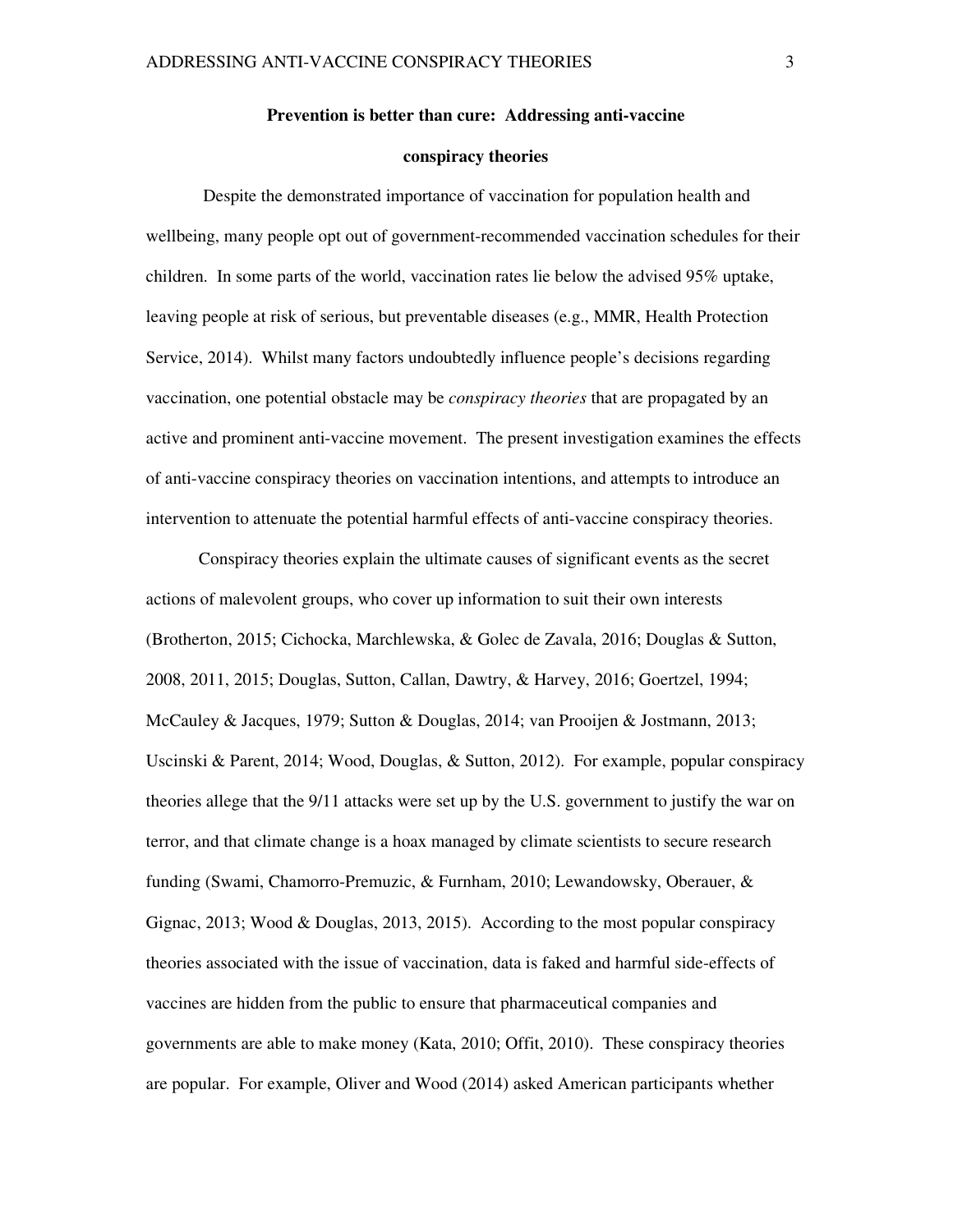they thought that doctors and governments were in favor of vaccination despite knowledge that vaccines cause autism. Twenty per cent agreed and 36% were undecided. Further, polls indicate that more than 20% of respondents endorse conspiracy theories that propose a link between childhood vaccines and autism (Public Policy Polling, 2013). In a similar way to climate change conspiracy theories (Lewandowsky et al., 2013), belief in anti-vaccine conspiracy theories is associated with mistrust in, and rejection of, scientific evidence.

Recent research suggests that belief in conspiracy theories may be associated with negative attitudes toward vaccination (Lewandowsky, et al., 2013). There is also evidence that belief in, and exposure to anti-vaccine conspiracy theories directly predicts people's intentions to vaccinate. Specifically, Jolley and Douglas (2014a) found that belief in antivaccine conspiracy theories predicted intentions to vaccinate a fictional child. Further, participants who were exposed to anti-vaccine conspiracy theories (vs. anti-conspiracy information and a control condition) were reluctant to vaccinate a fictional child. Antivaccine conspiracy theories therefore predict the extent to which people are willing, at least in principle, to engage with vaccination (see also Douglas & Leite, in press; Douglas, Sutton, Jolley, & Wood, 2015; Jolley & Douglas, 2014b for similar effects associated with politics, climate change, and conspiracy theories in the workplace).

 If anti-vaccine conspiracy theories have the potential to negatively influence people's intentions to vaccinate, a challenge for scholars is therefore to consider if action needs to be taken to challenge them, and if so, what form this action should take. Existing efforts to improve vaccination intentions use expert sources to persuade people toward vaccination (Hopfer, 2012) and emphasise that vaccination is normative (Conroy, et al., 2009). Such persuasive methods have met with some success. The U.S state of Oregon also recently passed legislation that requires all parents or guardians who wish to claim an exemption from vaccination (that is not based on medical grounds), to receive education about the benefits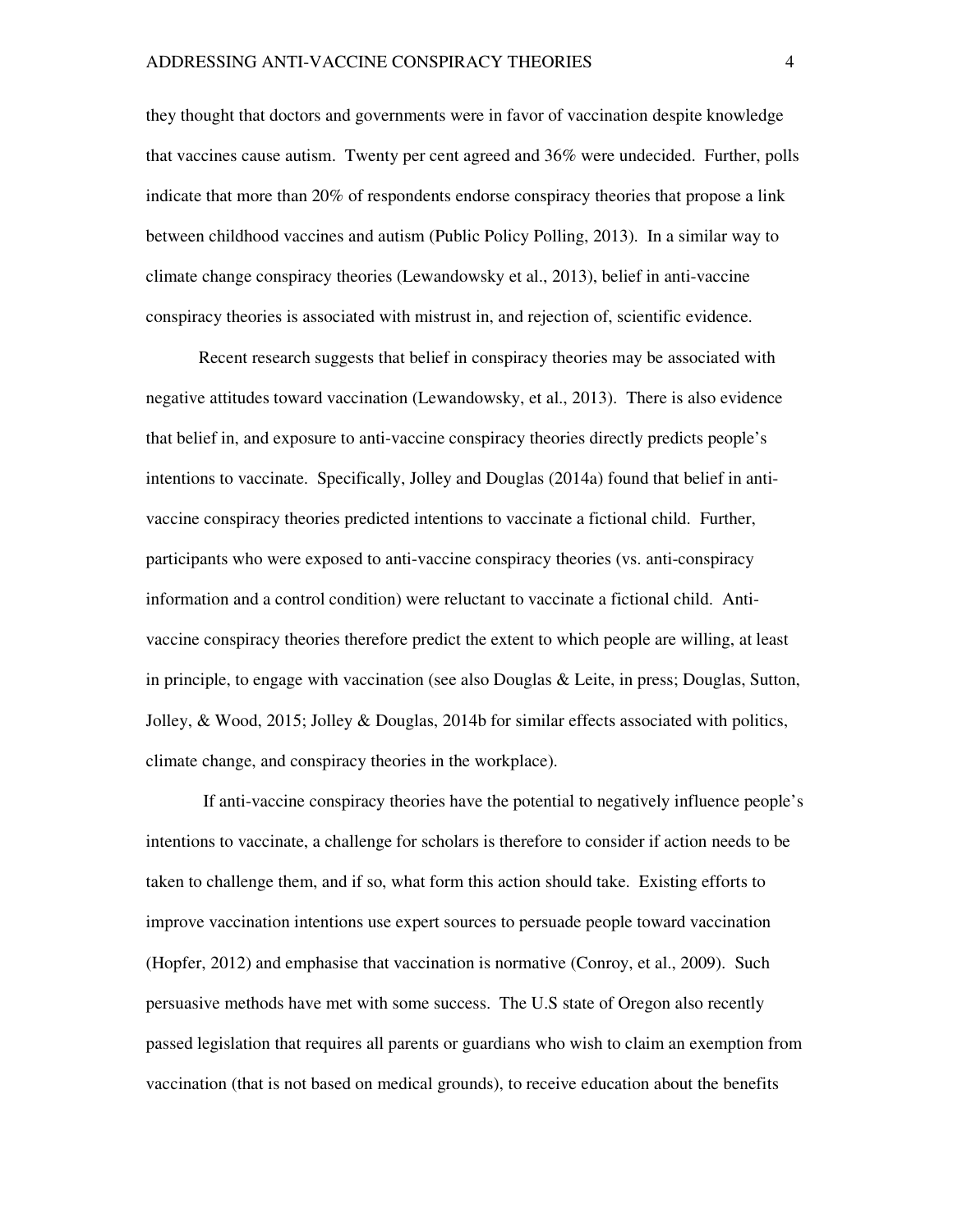and risks of vaccination (Public Health Oregon, 2015). These methods however have not yet considered the role of conspiracy theories. Anti-vaccine conspiracy theories reflect suspicion and mistrust of scientific research, and can be used as an avenue to counteract evidence that vaccines are effective, safe and necessary (Kata, 2010). Suspicion and mistrust of vaccines may therefore be enhanced by conspiracy theories. Examining current efforts to improve vaccination intentions, whilst also taking into account the potential effects of conspiracy theories, is therefore an important challenge for researchers.

Sunstein and Vermeule (2009) made a number of suggestions to address the potential harms of conspiracy theories in general. One practical suggestion is to issue public anticonspiracy arguments about specific conspiracy theories in order to arm people against the potential dangers of misinformation. Specifically, by responding to conspiratorial explanations for past events and current controversies, governments and health professionals may be able to address potentially harmful effects on people's attitudes and behaviors. However, Sunstein and Vermeule note that conspiracy theories may be extremely resistant to correction, and "contrary evidence can usually be shown to be a product of the conspiracy itself" (p. 210). It is therefore doubtful whether simply presenting anti-conspiracy arguments would be sufficient to influence conspiracy belief or behavioral intentions.

Banas and Miller (2013) directly tested this question, examining the effectiveness of two types of anti-conspiracy arguments. They asked participants to watch a 40-minute chapter from the 9/11 Truth Movement conspiracy theory film, *Loose Change: Final Cut*. Participants were then exposed to either a factual anti-conspiracy argument (e.g., that the film provided no evidence of explosives), or a logic-based anti-conspiracy argument (e.g., that the theory lacks parsimony). A control condition included no anti-conspiracy material. Afterwards, participants indicated their belief in the theory that the United States government participated in a conspiracy to carry out the 9/11 attacks. Results demonstrated that both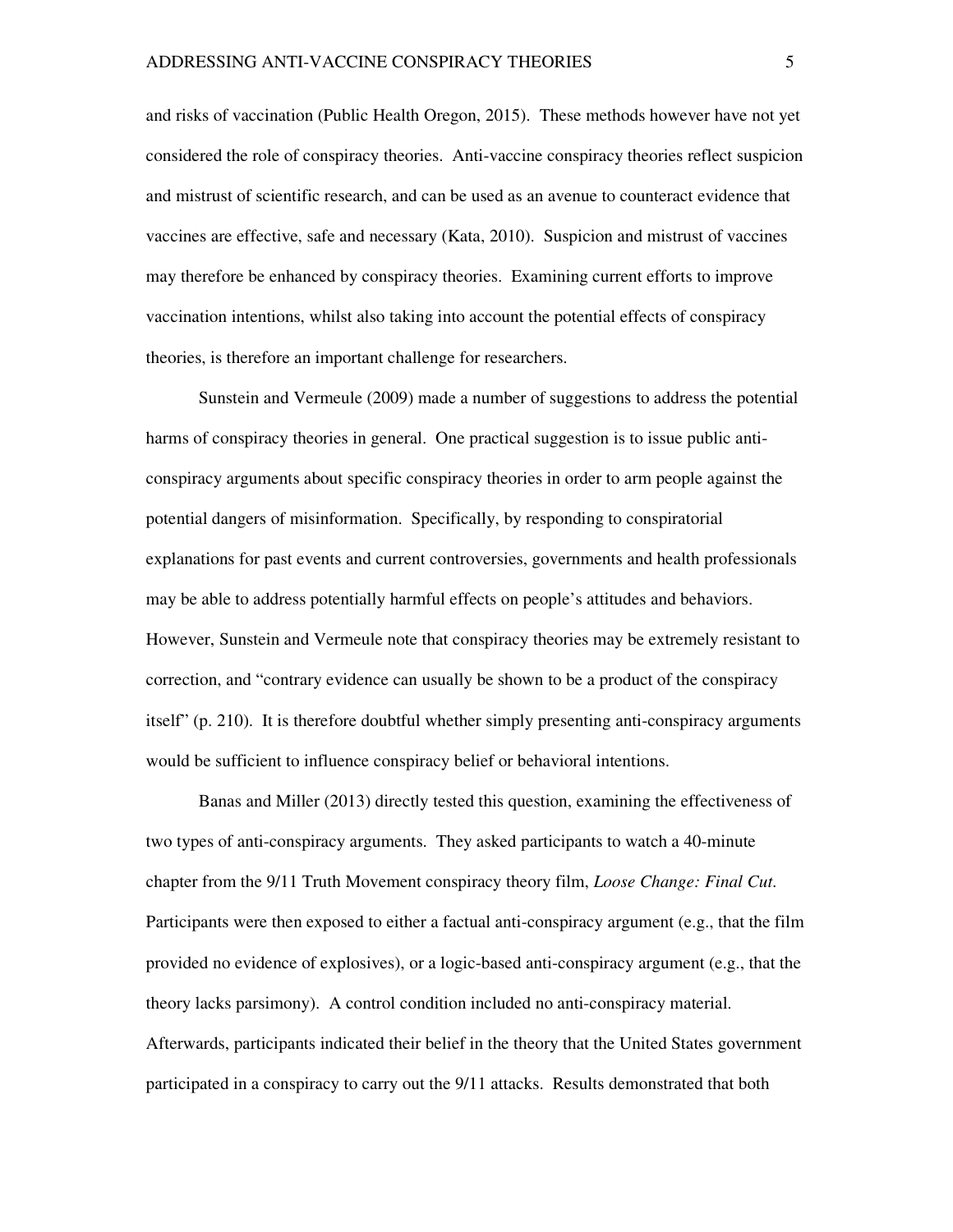experimental conditions reduced belief in the 9/11 conspiracy theory relative to the control message. However, the fact-based message was more effective than the logic-based argument. The authors note this could be because "applying logic to a problem might be more challenging than understanding that the facts being presented are incorrect" (p. 199). Whatever exact mechanisms drive the effects, results suggest that fact-based anti-conspiracy arguments may be an effective tool to reduce belief in conspiracy theories.

Jolley and Douglas's (2014a) research provides further support for this possibility. Specifically, exposure to anti-conspiracy arguments reduced belief in conspiracy theories relative to a control condition. However, less encouragingly, results also indicated that exposure to anti-conspiracy information did not improve *intentions* to vaccinate a fictional child relative to the control condition. Whilst it may be straightforward to influence belief in conspiracy theories by introducing factual arguments, this may have limited effectiveness on making people change their behaviors. As Jolley and Douglas (2014a) argued, "once the very idea of a conspiracy has been mentioned and taken root, even strong [anti-conspiracy] arguments may be unable to lead to behavioural action" (p. 8).

One way to strengthen the persuasiveness of anti-conspiracy arguments may be to present them *before* conspiracy theory material has been presented. If material presented first is relatively controversial, interesting, and familiar to the audience, this tends to produce a *primacy effect* (i.e., the first arguments presented have an advantage; e.g., Furnham, 1986; Rosnow, 1966; Rosnow & Robinson, 1967). If an audience starts with a high level of interest that decreases over time, it is more likely that they will be persuaded by arguments presented first (Gass & Seiter, 2010). Conspiracy theories are controversial and interesting by nature. They posit novel, often elaborate and unconventional explanations for events. Presenting anti-conspiracy arguments *before* people are exposed to conspiracy material may therefore inoculate them (e.g., McGuire & Papageorgis, 1961; Pfau & van Bockern, 1994) from any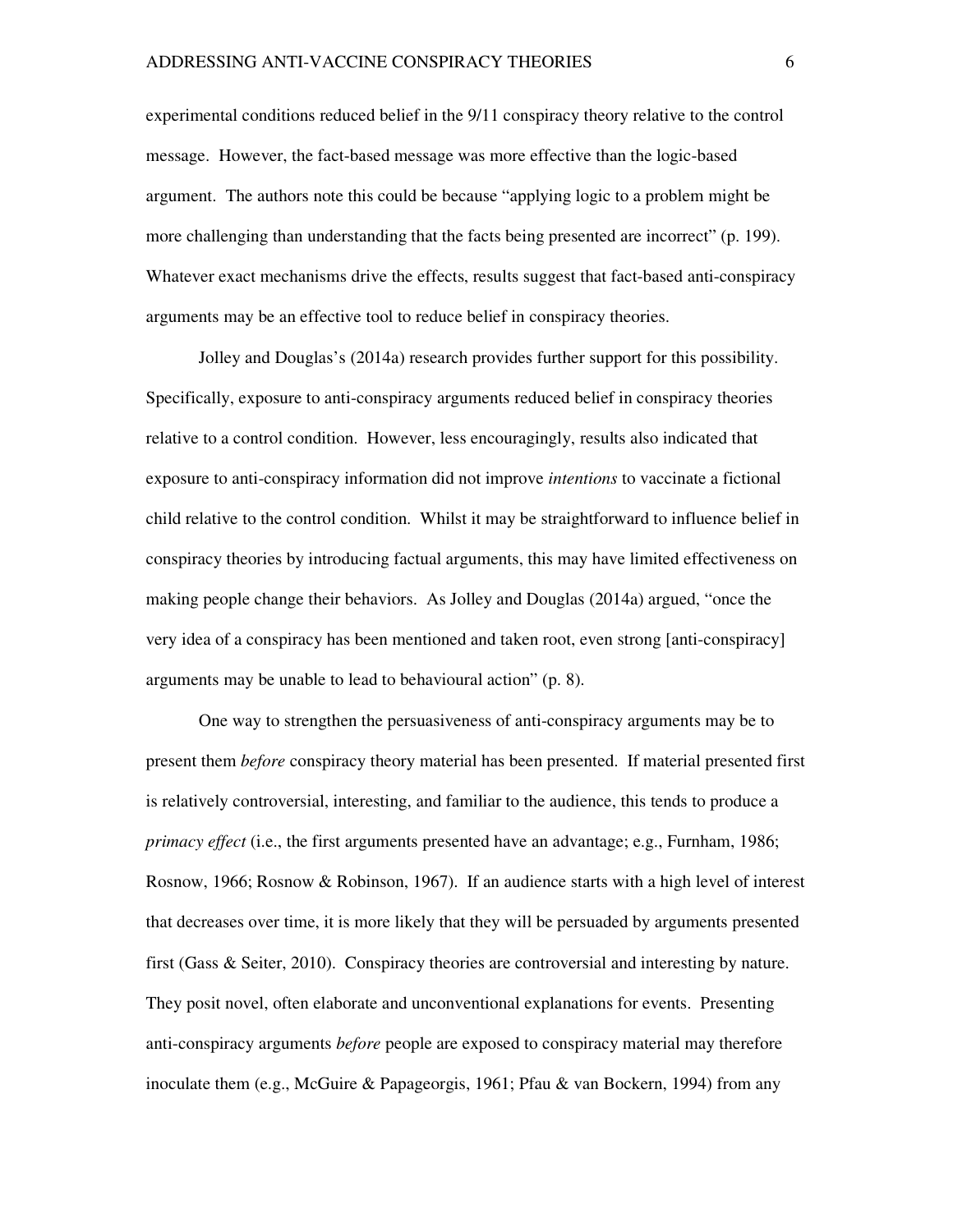potentially harmful consequences by providing a defence against the conspiracy theory. We tested this possibility in the current research.

 In two studies, participants were given anti-conspiracy arguments concerning vaccination either before or after conspiracy arguments, or in the absence of each other. We examined the extent to which anti-conspiracy information improves vaccination intentions and the importance of presentation order. We also examined the potential mediating roles of anti-vaccine conspiracy beliefs and the perception that vaccines are dangerous. These studies present a first attempt to undermine the potentially negative consequences of anti-vaccine conspiracy theories that have been observed in previous research.

#### **Study 1**

Participants were asked to read one of five combinations of arguments: (1) conspiracy arguments only, (2) anti-conspiracy arguments only, (3) arguments refuting anti-vaccine conspiracy theories, followed by arguments in favor (anti-conspiracy/conspiracy), (4) arguments in favor of conspiracy theories, followed by arguments refuting them (conspiracy/anti-conspiracy), or (5) a control condition where participants were presented with no information. Participants were then asked to rate their belief in a series of antivaccine conspiracy theories and the extent to which they perceived vaccines to be dangerous. Finally, participants were presented with a scenario depicting a fictitious child. They were asked to imagine that they were faced with the decision to have this child vaccinated against a specific (made up) disease (see Jolley & Douglas, 2014a). They were then given some information about the disease and the vaccination and were asked to indicate their intention to have the child vaccinated.

To first demonstrate the potential dangers of anti-vaccine conspiracy theories and replicate previous research, we predicted that intentions to vaccinate would be reduced when people were exposed to anti-vaccine conspiracy theories (Jolley & Douglas, 2014a) *(H1*).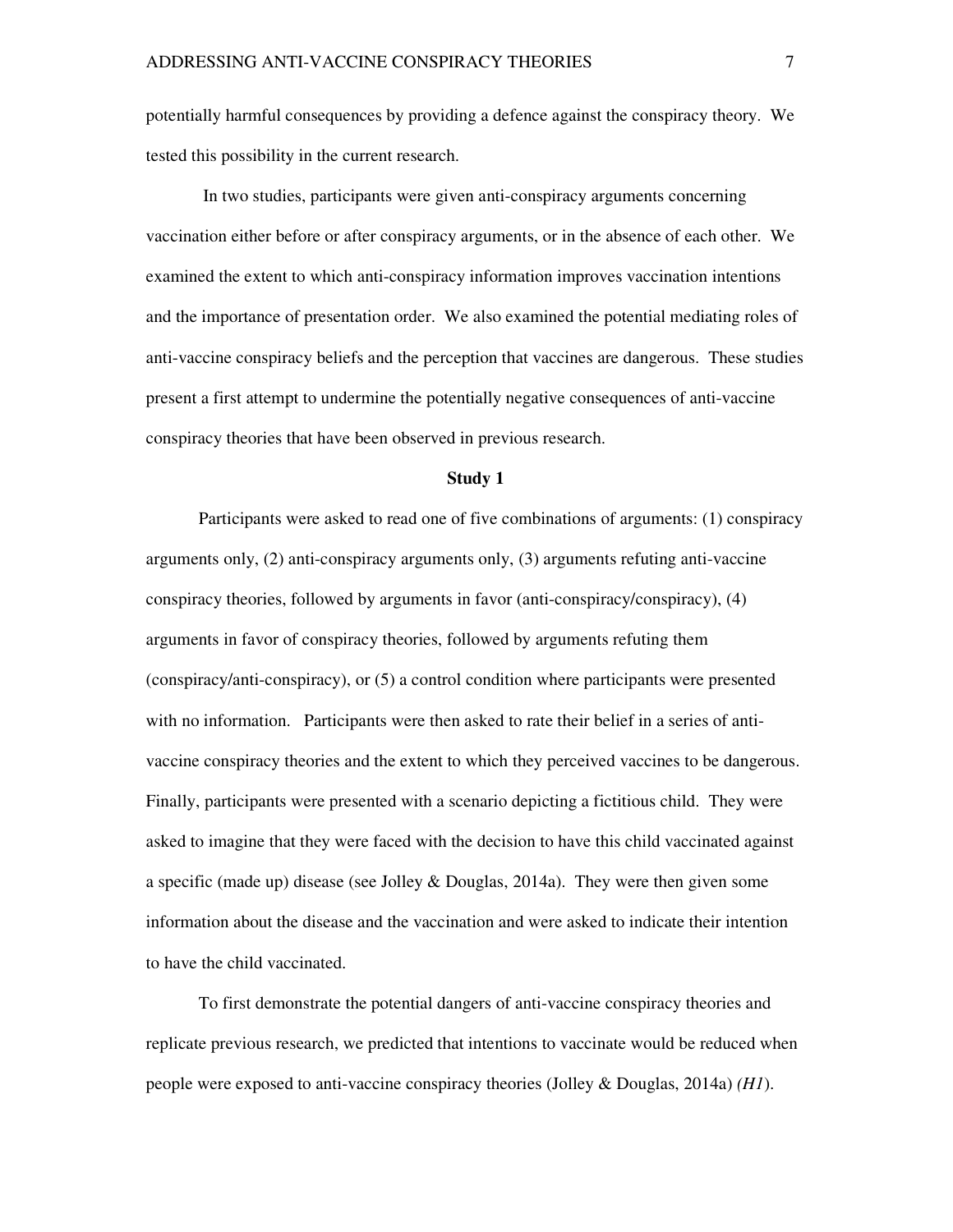We also examined the mediating factor observed in previous research (the perception that vaccines are dangerous) and belief in anti-vaccine conspiracy theories (Jolley & Douglas, 2014a). In the current investigation however, we aimed to extend previous research by testing a serial mediation model. We predicted that exposure to anti-vaccine conspiracy theories would increase belief in anti-vaccine conspiracy theories, which may then *directly* lead to a heightened perception that vaccines are dangerous. In turn, this perception may reduce intentions to vaccinate a fictional child *(H2*). To test our intervention, we predicted that vaccination intentions would improve when anti-conspiracy arguments are presented before conspiracy theories *(H3*). We further predicted that this effect of the intervention would be explained by reduced belief in anti-vaccine conspiracy theories leading to the belief that vaccines are less dangerous, thus improving vaccination intentions *(H4*).

#### **Method**

#### **Participants and design**

Two hundred sixty seven participants (97 women and 170 men,  $M_{\text{age}} = 31.73$ ,  $SD =$ 9.93) were recruited via Amazon's Mechanical Turk (MTurk<sup>TM</sup>). Participants were residents of the U.S.A. and received 75 cents payment. At the end of the questionnaire, participants were asked if they devoted their full attention to the study and if there were any distractions. Participants who rated four and above (out of five, with five indicating no attention and many distractions) were removed from analyses. The final sample size was 260 (95 women and 165 men,  $M<sub>age</sub> = 31.90$ ,  $SD = 9.96$ ). There were 55 participants in the conspiracy condition, 52 in the anti-conspiracy condition, 51 in the conspiracy/anti-conspiracy condition, 50 in the anti-conspiracy/conspiracy condition, and 52 in the control condition. One hundred thirty one  $(50.4\%)$  were parents, who had an average of 1.16  $(SD = 0.46)$  children, with the youngest being  $3.47$  (*SD* = 1.37) years old. The study was a single-factor between-subjects design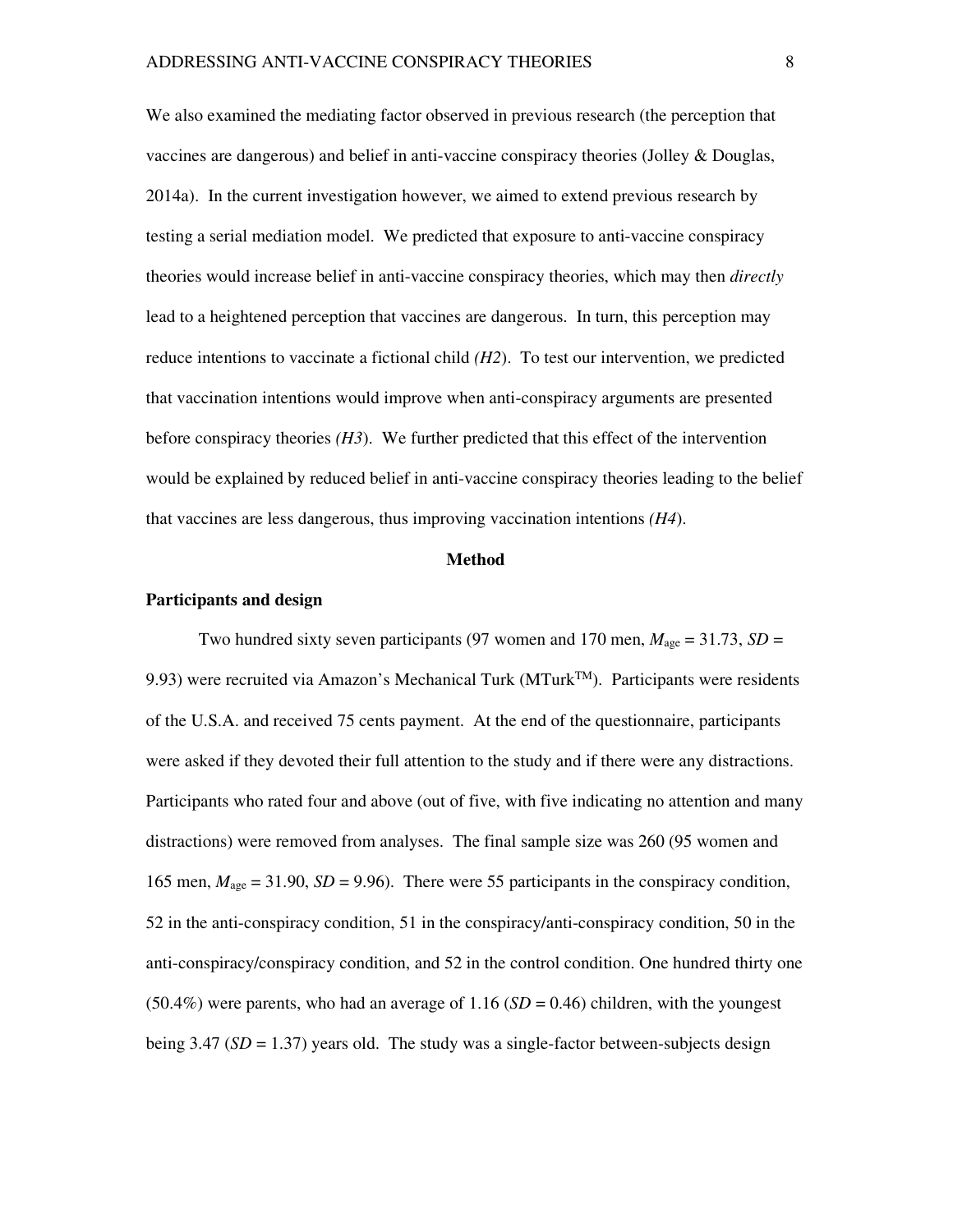(conspiracy vs. anti-conspiracy vs. anti-conspiracy/ conspiracy vs. conspiracy/anti-conspiracy vs. control).

#### **Materials and procedure**

 Participants indicated their informed consent before beginning the questionnaire. Next, they were randomly assigned to one of the five experimental conditions. The conspiracy and anti-conspiracy articles were identical in all conditions, which were taken from previous research (see supplementary materials in Jolley & Douglas 2014a: http://journals.plos.org/plosone/article?id=10.1371/journal.pone.0089177#s5). Following previous research, the term 'conspiracy theory' was not mentioned in either of the articles (Douglas & Sutton, 2008). Extracts from the conspiracy and anti-conspiracy articles, respectively, are as follows:

 *"…further, there is a significant amount of evidence that vaccines can hurt more than they help. For example, by the year 2002, tens of thousands of reactions to vaccines, including deaths, were reported…"* 

*"…further, there is little evidence to suggest that vaccines are harmful. The side effects are minimal and whilst millions of people have been immunised over the years, less than .005% have ever had an adverse reaction to a vaccine..."* 

We used the manipulation check measure from previous research (that asks participants to indicate their anti-vaccine conspiracy beliefs; Jolley & Douglas, 2014a) as a potential mediator variable. There were eleven statements (e.g., "Misrepresentation of the efficacy of vaccines is motivated by profit",  $I =$  *strongly disagree,*  $7 =$  *strongly agree*;  $\alpha = .79$ ).

Participants then indicated the extent to which they felt that vaccines were dangerous (Betsch & Sachse, 2013; Jolley & Douglas, 2014a). There were eight statements (e.g., "Vaccines lead to allergies", *1*= *strongly disagree, 7 = strongly agree*; α = .94). Participants were then asked to imagine a scenario in which they were the parent of an infant (Sophie,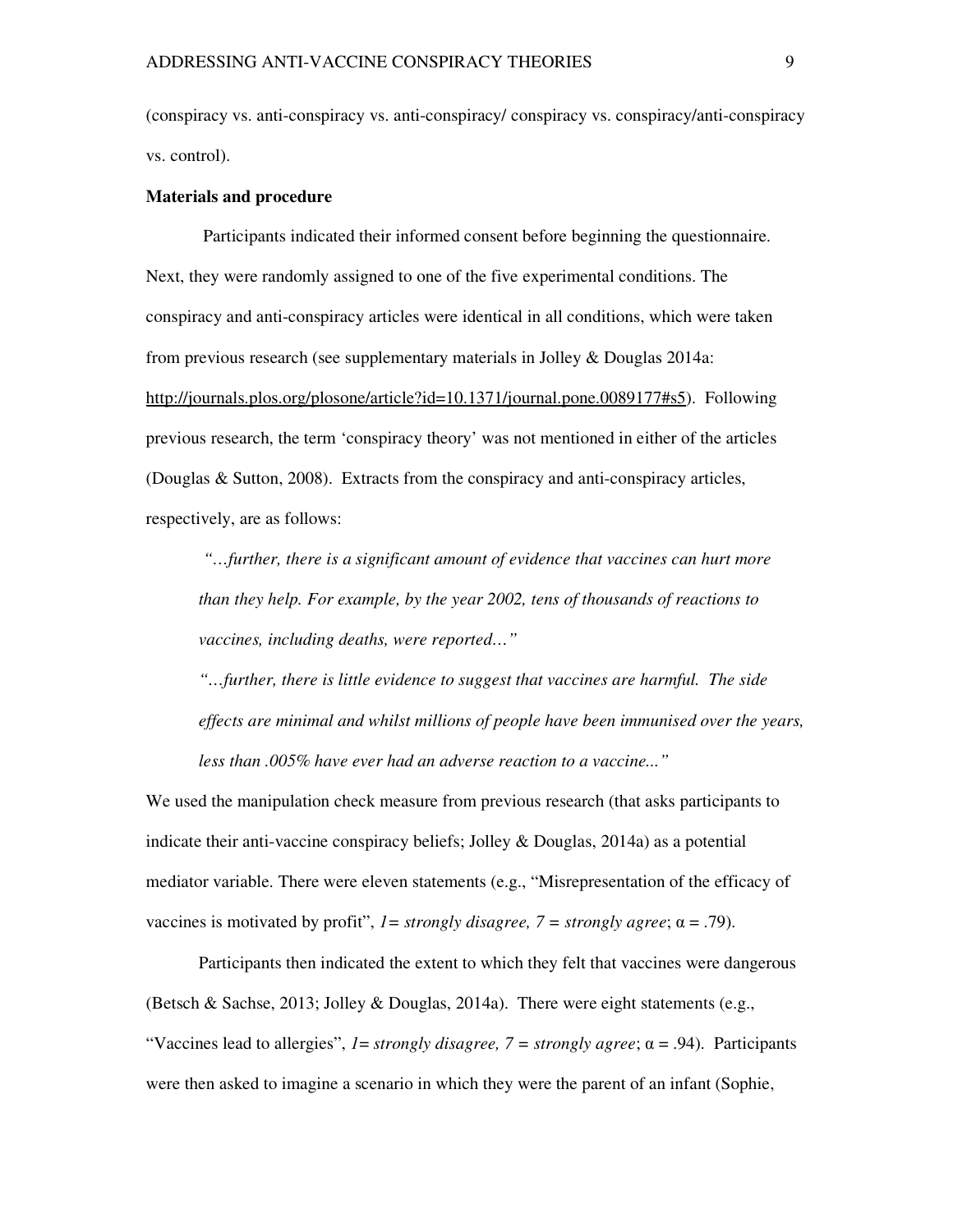aged 8 months; Betsch & Sachse, 2013; Betsch, Renkewitz, & Haase, 2013; Jolley & Douglas, 2014a). They were informed that their doctor had provided them with information regarding the (fictitious) disease *dysomeria,* which may lead to serious consequences with symptoms such as fever and vomiting*.* After reading the scenario, participants indicated their intention to have the fictional child vaccinated ("If you had the opportunity to vaccinate your child (Sophie, aged 8 months) against dysomeria next week, what would you decide; *1 = definitely not vaccinate, 7 =definitely vaccinate*). At the end of the study, participants were debriefed and informed that the information presented in the article was fictional. They were also pointed towards websites containing factual information about vaccines, vaccine efficacy and vaccine safety before being thanked and paid for their participation.

#### **Results and discussion**

Descriptive statistics are presented in Table 1. No results were affected by the participants' parental status, nor their age or gender. These factors are not reported further. **Consequences of anti-vaccine conspiracy theories** 

**Anti-vaccine conspiracy theories and vaccination intentions.** To test *H1*, differences in vaccination intentions between the conspiracy, anti-conspiracy and control conditions were examined. There was a significant difference in vaccination intentions across conditions,  $F(4, 255) = 5.00$ ,  $p = .001$ ,  $\eta^2 = .07$ . Intentions were significantly lower in the conspiracy condition than the anti-conspiracy condition  $(p < .001)$  and the control condition  $(p < .001)$ . Intentions were no different between the anti-conspiracy condition and control ( $p = .718$ ). This replicates previous research (Jolley & Douglas, 2014a).

**Belief in anti-vaccine conspiracy theories and perceived dangers of vaccines.**To test *H2*, separate ANOVAs were first conducted between conspiracy, anti-conspiracy and control conditions as the independent variable, and mean scores on the two potential mediators (belief in anti-vaccine conspiracy theories and perceived vaccine dangers) as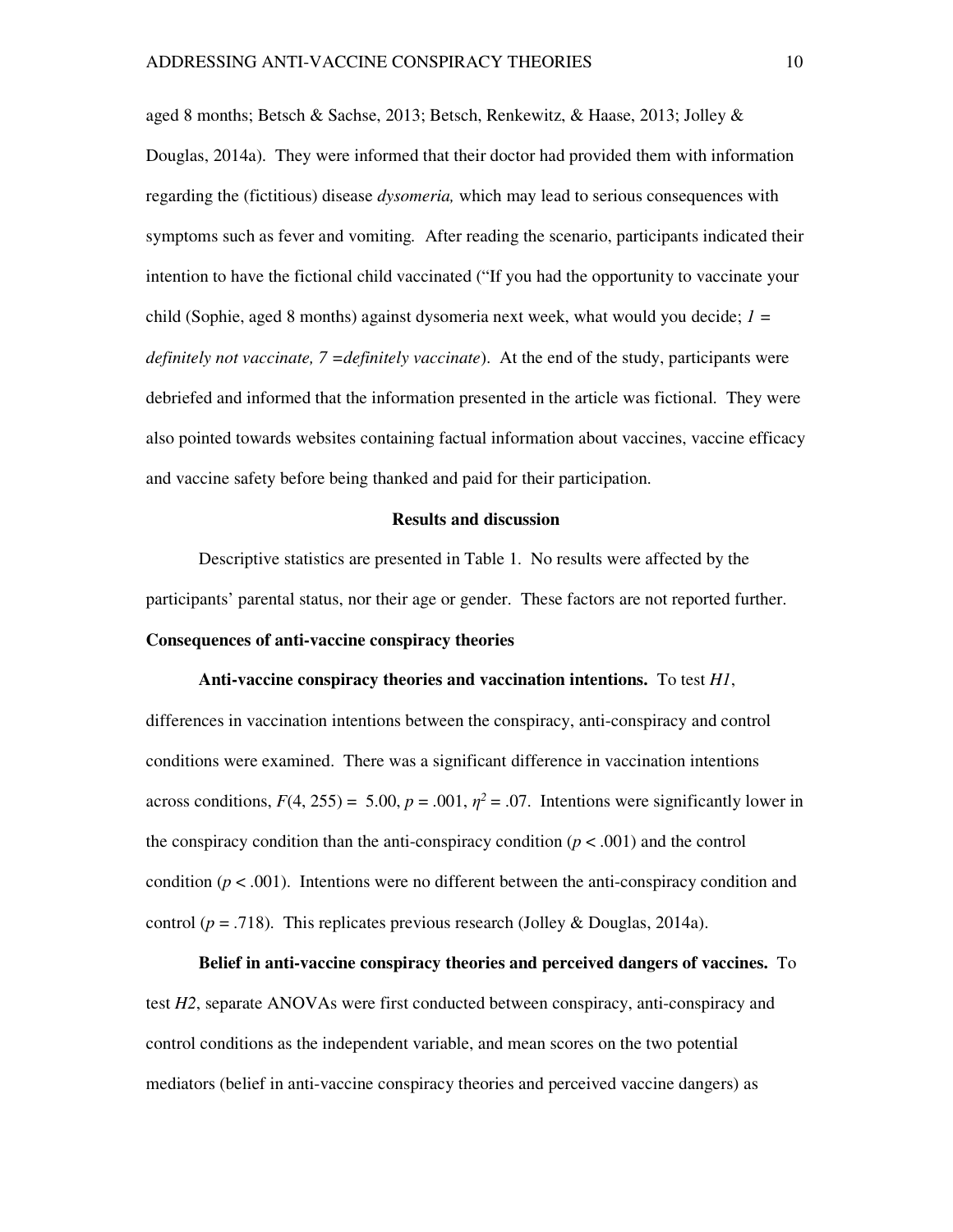dependent variables. There was a significant difference in belief in anti-vaccine conspiracy theories between conditions,  $F(4, 255) = 9.46$ ,  $p < .001$ ,  $\eta^2 = .13$ . Conspiracy belief was significantly higher in the conspiracy condition than the anti-conspiracy condition (*p < .*001) and the control condition  $(p = .001)$ . Moreover, conspiracy belief was significantly lower in the anti-conspiracy than the control condition  $(p = .017)$ . There was also a significant difference in belief in perceived dangers of vaccines between conditions,  $F(4, 255) = 8.32$ , *p*  $< .001, \eta^2 = .12$ . Participants in the conspiracy condition perceived vaccines to be more dangerous than those in the anti-conspiracy condition ( $p < .001$ ) and the control ( $p = .001$ ). The perception that vaccines are dangerous was also lower in the anti-conspiracy than the control condition ( $p = .031$ ). Findings therefore replicate Jolley and Douglas (2014a).

**Testing serial mediation.** Building on Jolley and Douglas (2014a), each candidate mediator was examined in a test of serial mediation to explain the effect of the conspiracy condition on vaccination intentions *(H2).* This was carried out using Hayes' (2013) bootstrapping method for indirect effects, using PROCESS, Model 6 including two serial mediators with 5,000 bootstrapped resamples and a 95% confidence interval. This method allows us to test the 'direct effect' of conspiracy arguments on vaccination intentions, alongside the 'indirect effect' encompassing the effect of conspiracy arguments on vaccination intentions when each of the two mediators increase. This method also allows the 'indirect effect' of several mediators to be tested, specifically the effect of the conspiracy argument changing one mediator, which then *directly* leads to a change in the next.

The pro-conspiracy condition was coded as the representative condition and was compared to the anti-conspiracy condition (D1) and control (D2) separately. Results (see Figure 1) demonstrated that both mediation models were significant. Conspiracy arguments increased belief in anti-vaccine conspiracy theories, which directly increased belief in the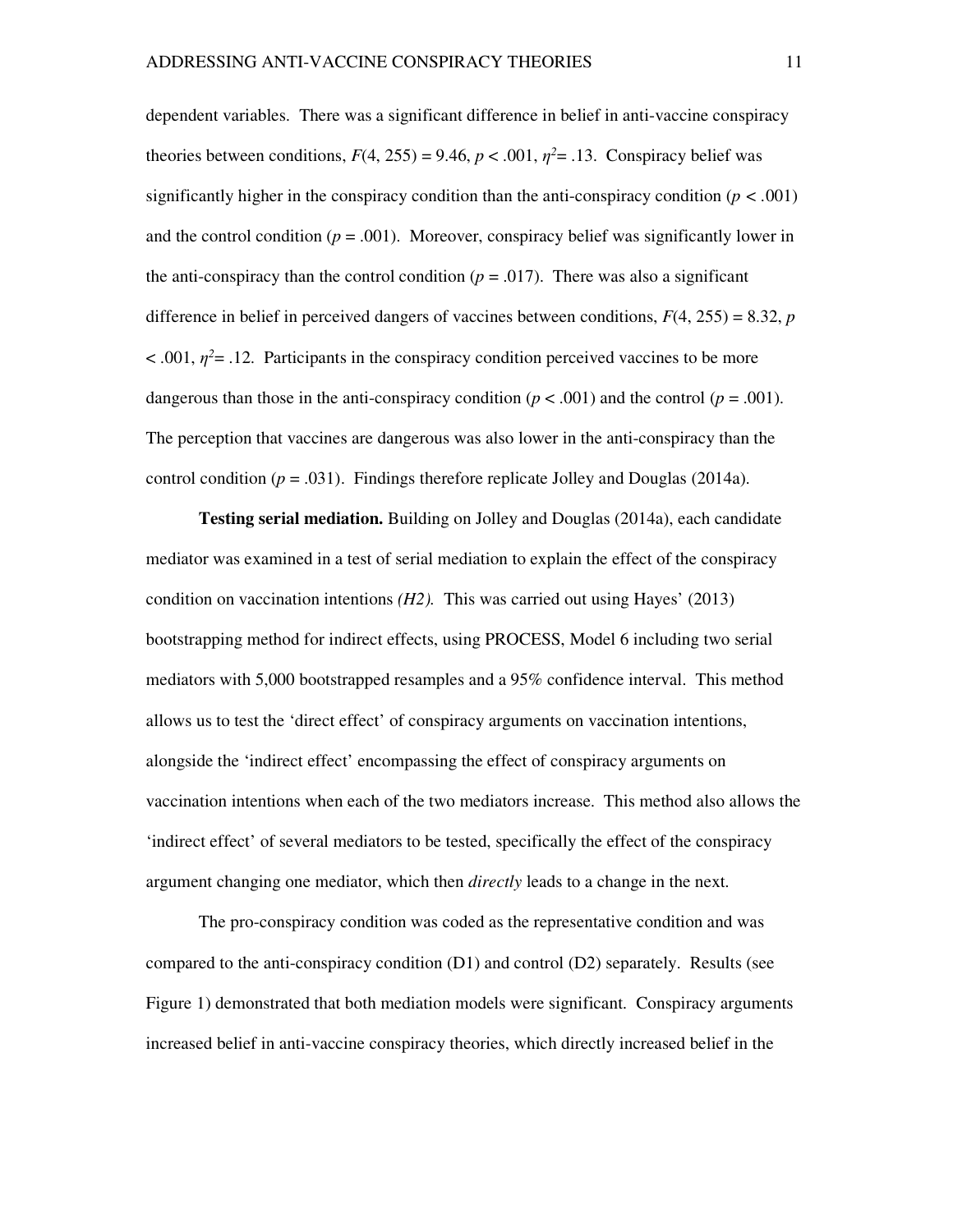perceived dangers of vaccines, and subsequently reduced intentions to vaccinate a fictional child. This replicates and extends previous research (Jolley & Douglas, 2014a).

#### **Addressing anti-vaccine conspiracy theories**

**Anti-vaccine conspiracy theories and vaccination intentions.** We next examined the success of altering the order of the conspiracy and anti-conspiracy arguments as an avenue to improve vaccine uptake after being exposed to anti-vaccine conspiracy theories *(H3*). Vaccination intentions were improved when participants were presented with anticonspiracy arguments *prior* to exposure to conspiracy theories ( $p = .047$ ), but not when presented with anti-conspiracy arguments *after* exposure to conspiracy theories (*p* = .263), compared to conspiracy arguments. As predicted therefore, anti-conspiracy arguments presented *prior* to exposure to conspiracy theories improved vaccination intentions. However, conspiracy theories appear difficult to correct once established.

**Belief in anti-vaccine conspiracy theories and perceived dangers of vaccines.**  Next, the two mediators were examined in order to test effectiveness of the order of arguments in reducing these mediating factors. Belief in anti-vaccine conspiracy theories was lower when participants were presented with anti-conspiracy arguments *prior* to conspiracy arguments ( $p = .006$ ), but not when presented with anti-conspiracy arguments *after* conspiracy arguments ( $p = .211$ ), compared to conspiracy arguments. The perception that vaccines are dangerous was also lower when participants were presented with anticonspiracy arguments *prior* to conspiracy arguments ( $p = .003$ ), but not when presented with anti-conspiracy arguments *after* conspiracy arguments ( $p = .171$ ), compared to conspiracy information only. Therefore, presenting anti-conspiracy arguments prior to conspiracy theories reduced belief in the conspiracy account and the perception that vaccines are dangerous. Once the conspiracy theory was established however, anti-conspiracy arguments did not successfully attenuate these beliefs and perceptions.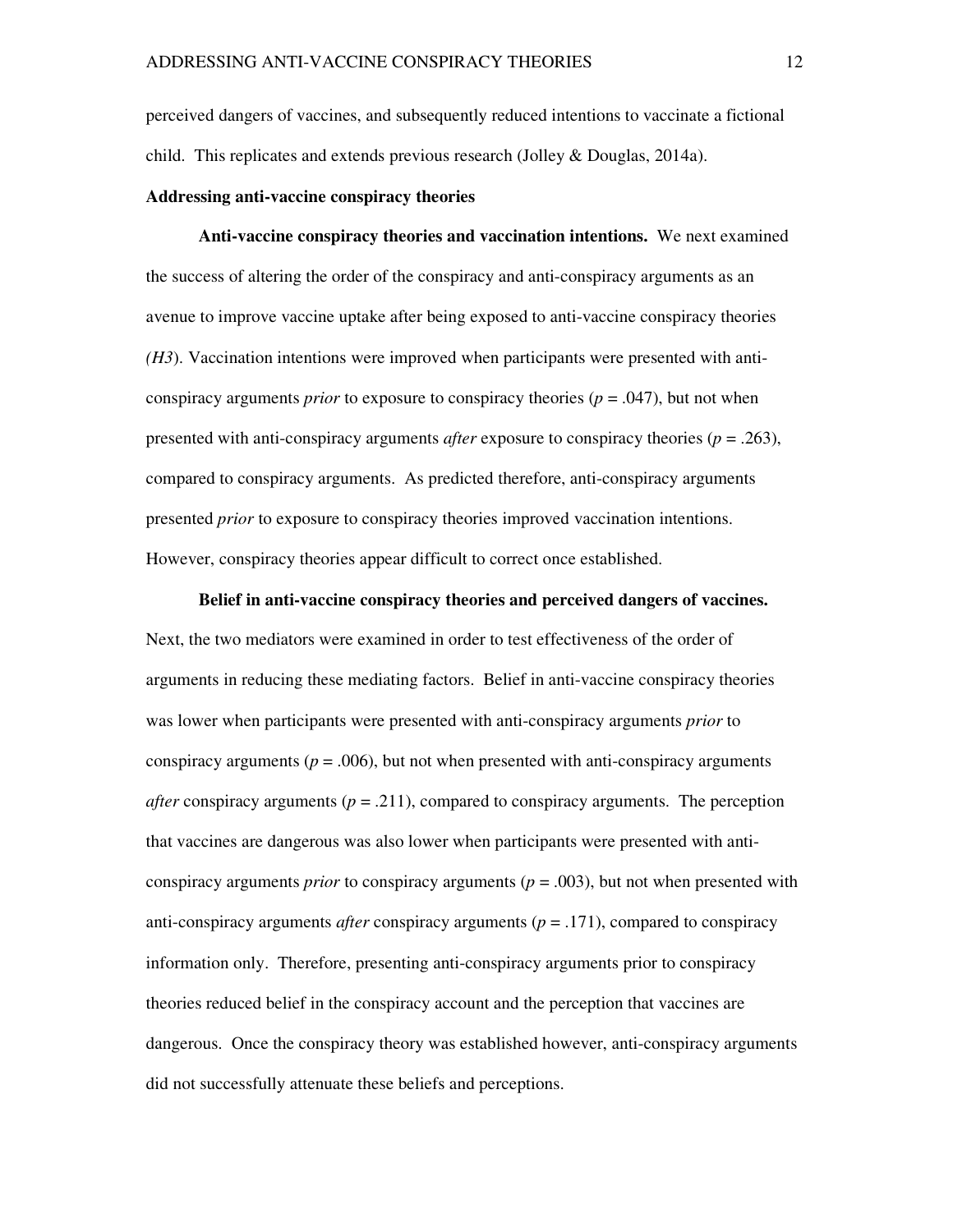**Testing serial mediation***.* We next tested whether the mediating factors explain the improvement in vaccination intentions when anti-conspiracy arguments were presented first *(H4*). The conspiracy condition was coded as the representative group and compared to conspiracy/anti-conspiracy and anti-conspiracy/conspiracy conditions. Results (see Figure 2) demonstrated that the mediation model between conspiracy and anti-conspiracy/conspiracy was significant (D1). In this case, exposure to anti-conspiracy arguments, then conspiracy arguments (in comparison to conspiracy arguments alone) reduced belief in anti-vaccine conspiracy theories, which then reduced perceptions that vaccines are dangerous, subsequently improving behavioral intentions. There was no significant mediation between conspiracy and pro-conspiracy/anti-conspiracy conditions (D2).

In summary, exposure to anti-vaccine conspiracy theories reduced vaccination intentions, an effect mediated by anti-vaccine conspiracy beliefs and perceptions that vaccines are dangerous. When anti-conspiracy arguments were presented *before* conspiracy theories, vaccination intentions improved relative to the conspiracy condition, and this effect was mediated by anti-vaccine conspiracy beliefs and the perception that vaccines are dangerous. However, when anti-conspiracy arguments were presented *after* conspiracy arguments, the intervention was less effective. This last finding supports Lewandowsky, Ecker, Seifert, Schwarz, and Cook's (2012) observation that misinformation may be "sticky" (p. 107). In particular, when people do not have the opportunity to prepare a defense to misinformation, the misinformation can be more persuasive. Our findings suggest, therefore, that prior exposure to correct information (i.e., 'inoculation') may be a successful way to address the effects of conspiracy theories in the controversial case of anti-vaccination.

#### **Study 2**

In Study 2, we aimed to replicate these findings, focusing solely on the inoculation effect observed in support of *H3* and *H4.* In recent years, the importance of replication has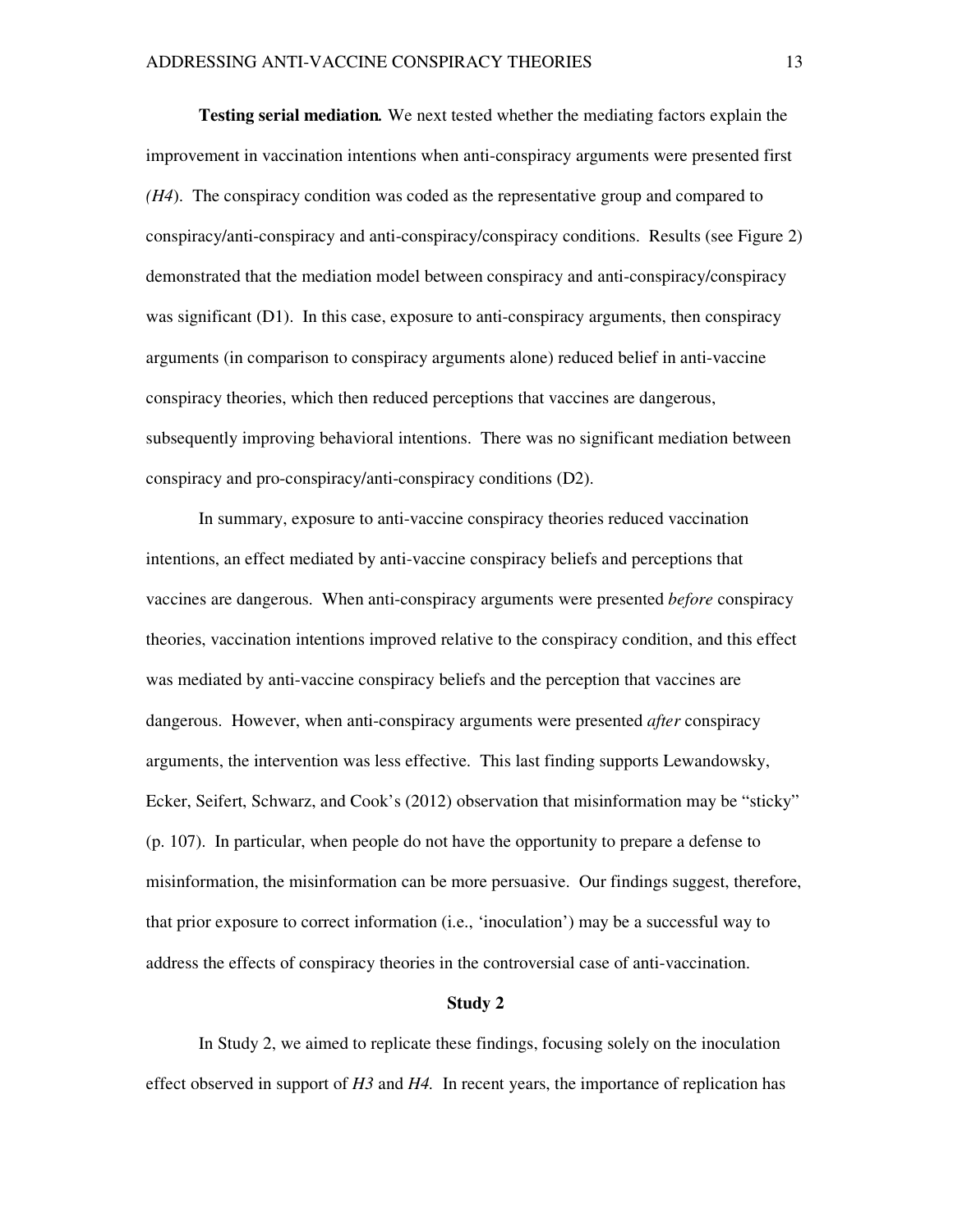been underscored (e.g., Giner-Sorolla, 2012; Reis & Lee, in press) and in the process of developing an intervention to address a significant social issue, replication is arguably at its most important. We therefore aimed to provide further evidence that inoculation may be a valuable tool to improve vaccination intentions. Participants were presented with anticonspiracy information either before, or after information supporting anti-vaccine conspiracy theories. We predicted that anti-conspiracy information presented prior to conspiracy theories would improve vaccination intentions (*H3*) and that this effect would be mediated by anti-vaccine conspiracy beliefs and perceptions concerning vaccine dangers (*H4*).

#### **Method**

#### **Participants and design**

One hundred eighty participants (94 women, 84 men, 1 Transgendered/Other, *M*age = 33.76, *SD* = 11.76) were recruited via Prolific Academic. Participants were residents of the U.S.A. and received one dollar as payment. At the end of the questionnaire, participants were asked the same attention check questions as in Study 1. Five participants failed and the final sample size was 175 (95 women, 79 men, 1 transgender/other,  $M_{\text{age}} = 34.02$ ,  $SD =$ 11.10). There were 58 participants in the conspiracy condition, 64 in the anticonspiracy/conspiracy condition, and 53 in the conspiracy/anti-conspiracy condition. Sixty four  $(36.6%)$  were parents, who had an average of  $2.22$  (*SD* = 1.55) children, with the youngest being  $13.63$  ( $SD = 9.12$ ) years old. The study was a single-factor independent variable between-subjects design (conspiracy vs. anti-conspiracy/ conspiracy vs. conspiracy/anti-conspiracy).

#### **Materials and Procedure**

The materials and procedure were identical to Study 1 except for the removal of the anti-conspiracy and control conditions. Scales of belief in anti-vaccine conspiracy theories ( $\alpha$ )  $= .92$ ) and the perception that vaccines are dangerous ( $\alpha = .94$ ) were reliable.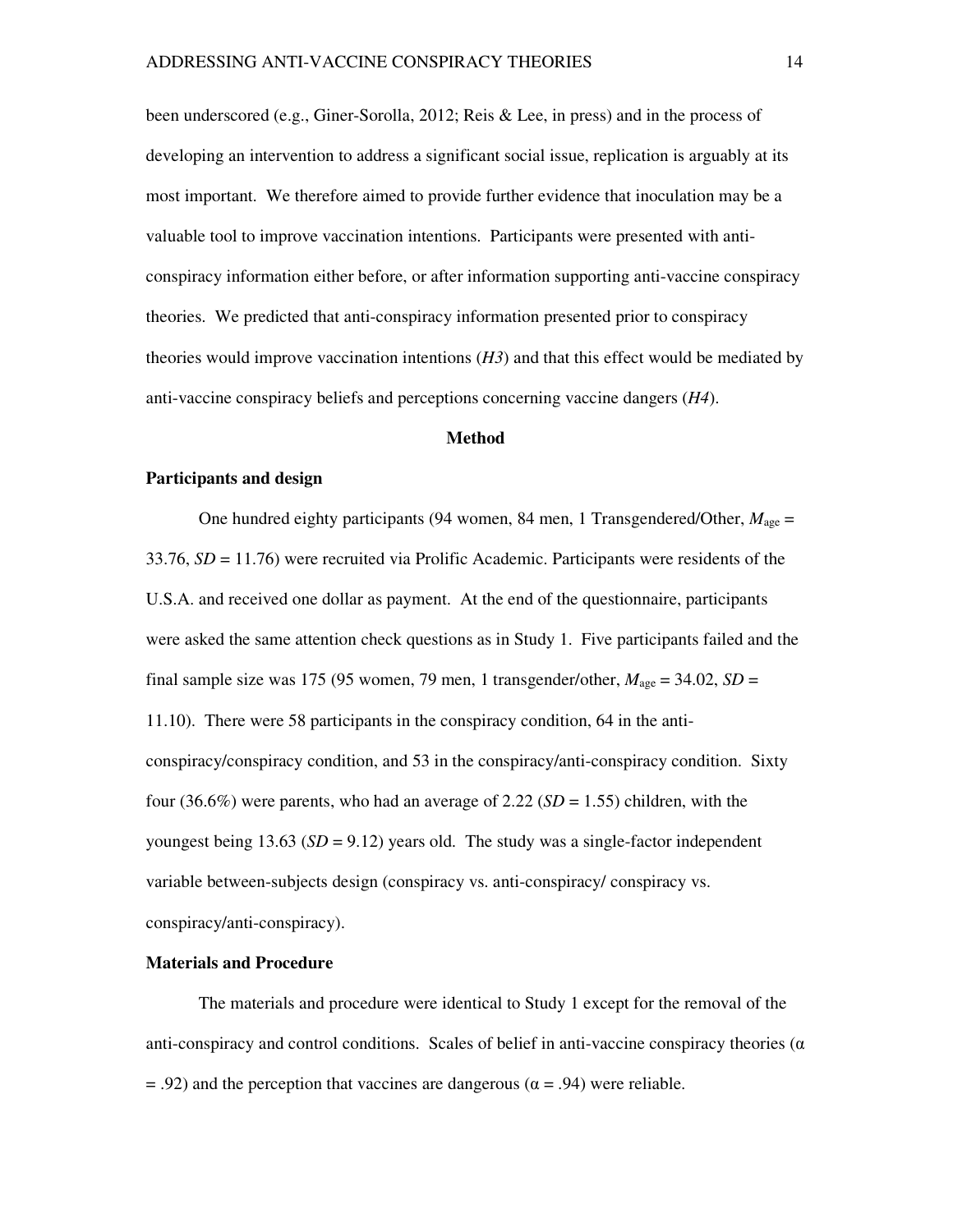#### **Results and discussion**

Descriptive statistics are presented in Table 2. No results were affected by the participants' parental status, nor their age or gender. These factors are not reported further.

#### **Anti-vaccine conspiracy theories and vaccination intentions.** To again test *H3*,

differences in vaccination intentions between the conspiracy and the two intervention conditions were examined. There was a significant difference in vaccination intentions across conditions,  $F(2, 172) = 4.64$ ,  $p = .011$ ,  $\eta^2 = .05$ . Vaccination intentions were improved when participants were presented with anti-conspiracy arguments *prior* to conspiracy theories ( $p = .003$ ), but not when presented with anti-conspiracy arguments *after* conspiracy theories ( $p = .164$ ), compared to the conspiracy condition. This replicates the results in Study 1 and provides further support for *H3*.

**Belief in anti-vaccine conspiracy theories and perceived dangers of vaccines***.* To test potential mediators in support of *H4*, separate ANOVAs were first conducted between the conspiracy and two intervention conditions, and the mean scores on the two potential mediators (belief in anti-vaccine conspiracy theories and perceived vaccine dangers) were the dependent variables. Results revealed a significant difference in belief in anti-vaccine conspiracy theories between conditions,  $F(2, 172) = 6.29$ ,  $p = .002$ ,  $\eta^2 = .07$ . Belief was lower when participants were presented with anti-conspiracy arguments *prior* to conspiracy arguments (*p* = .001), but not when presented with anti-conspiracy arguments *after* conspiracy arguments ( $p = .100$ ), compared to the conspiracy condition. There was also a significant difference in belief in perceived dangers of vaccines between conditions,  $F(2)$ ,  $172$ ) = 4.64,  $p = .011$ ,  $\eta^2 = .05$ . Perceptions were lower when participants were presented with anti-conspiracy arguments *prior* to conspiracy arguments ( $p = .008$ ), but not when presented with anti-conspiracy arguments *after* conspiracy arguments (*p* = .460), compared to the conspiracy condition.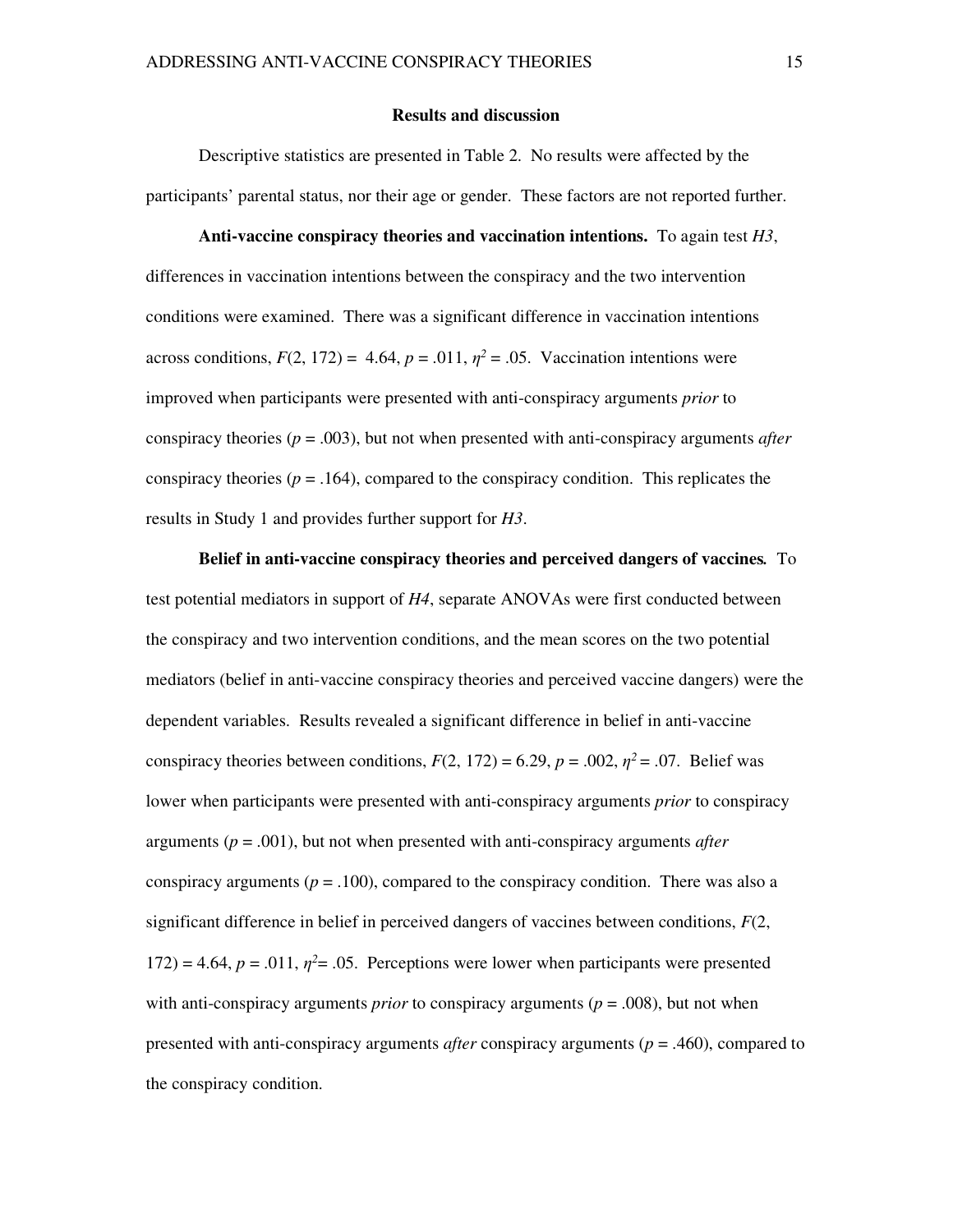**Testing serial mediation***.* The same mediation procedure was followed as in Study 1, in order to provide further support for *H4*. Similarly therefore, the conspiracy condition was coded as the representative group and compared to anti-conspiracy/conspiracy (D1) and conspiracy/anti-conspiracy conditions (D2). The mediation model between conspiracy and anti-conspiracy/conspiracy (D1) was significant (see Figure 3). Exposure to anti-conspiracy arguments, then conspiracy arguments (in comparison to conspiracy arguments alone) reduced belief in anti-vaccine conspiracy theories, which then reduced perceptions that vaccines are dangerous, subsequently improving behavioral intentions. There was no significant mediation between conspiracy and conspiracy/anti-conspiracy conditions (D2).

In summary, as in Study 1, exposure to anti-conspiracy arguments *before* conspiracy theories reduced conspiracy belief, leading to a reduction in the belief that vaccines are dangerous, and improving vaccination intentions (*H3* and *H4*). Vaccination intentions were not improved when anti-conspiracy arguments were presented *after* conspiracy theories.

#### **General discussion**

The current research suggests that anti-vaccine conspiracy theories negatively influence vaccination intentions, but that these effects may be intervened upon with anticonspiracy information presented *before* the conspiracy theories have been established. Once the conspiracy theories have been established however, anti-conspiracy information appears to be less effective. These results therefore suggest that combating the potentially negative consequences of anti-vaccine conspiracy theories may be achieved if people are exposed to accurate scientific information *before* the conspiracy theories.

Our work has replicated and extended previous research examining the role of antivaccine conspiracy theories on behavioral intention outcomes (Jolley & Douglas, 2014a). First, we have shown that exposure to pro-conspiracy information reduces peoples' intentions to vaccinate a fictional child, relative to an anti-conspiracy condition, or a control. We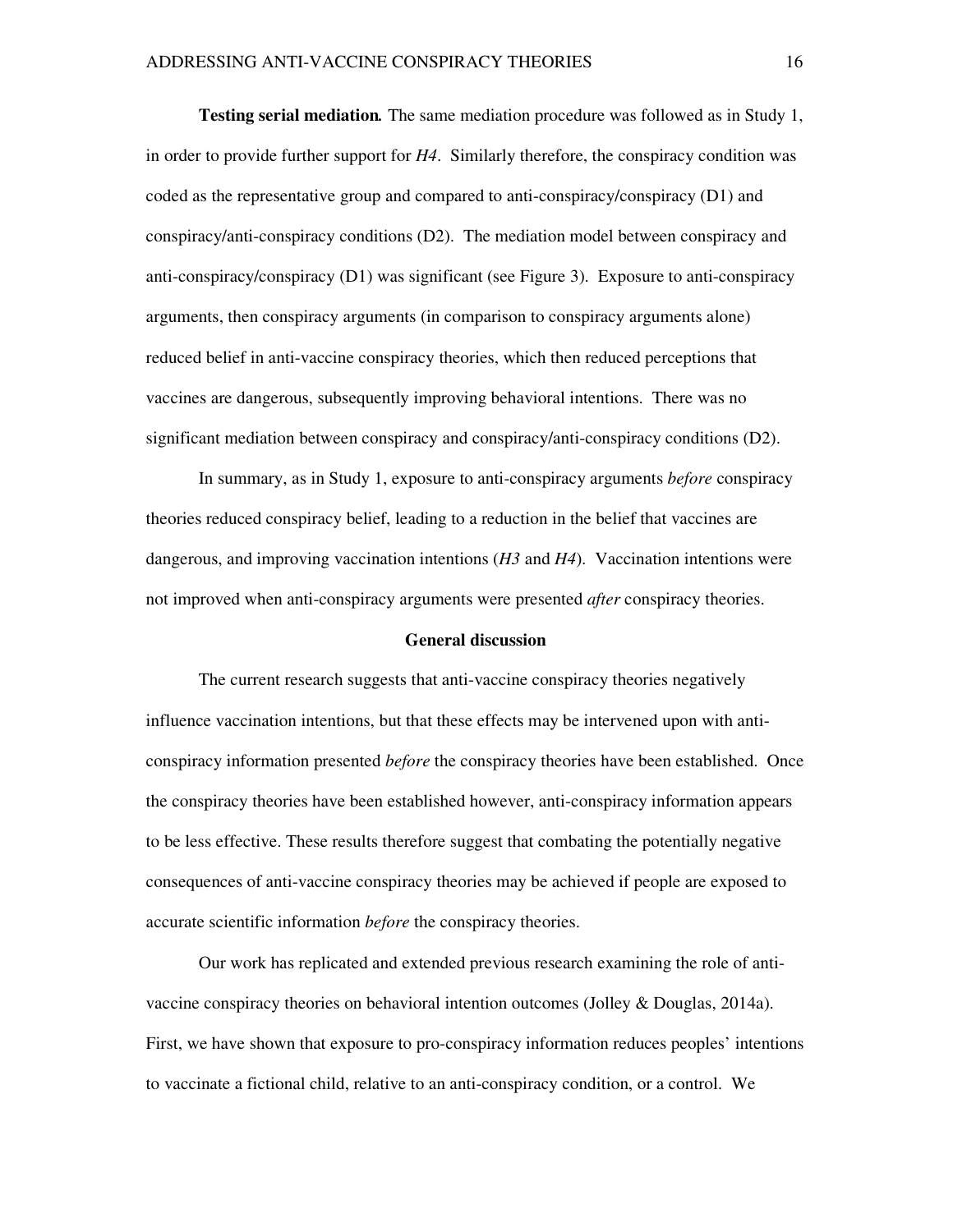extended this finding by testing a serial mediation model, and found that exposure to conspiracy theories increased belief in anti-vaccine conspiracy theories leading to an increase in the perception that vaccines are dangerous, which consequently reduced participants' intentions to vaccinate a fictional child.

Next, we systemically tested a technique to address conspiracy theories. Anticonspiracy arguments were shown to improve vaccination intentions (when compared to the conspiracy only condition) if presented *prior* to conspiracy theories. This provides empirical evidence of the success of a technique to address conspiracy theories. We suggest that by presenting anti-conspiracy information first, this may in some way inoculate people from the potential harm of conspiracy theories. Previous research by McGuire and Papageorgis (1961) has demonstrated, for example, that providing people with a defense (i.e., refuting arguments) before hearing an attacking message provides a better defense than not being provided with any information at all. These refuting arguments presented in advance made people more resistant to persuasion. In our current investigation, we argue that providing anti-conspiracy arguments before conspiracy arguments offers people some kind of means of defense, making them more resistant to persuasion by conspiracy theories. We also found however, that anti-conspiracy information presented *after* conspiracy theories did not improve vaccination intentions. Lewandowsky, et al. (2012) refer to misinformation as being "sticky" and often resistant to correction (p. 107). Without being given the time to prepare a defense beforehand, the misinformation is potentially more persuasive than correct arguments. The current findings suggest similarly that once a conspiracy theory has become established, it may indeed 'stick' and become resistant to attempts at correction by accurate scientific information about vaccines.

Conspiracy theories are extremely easy to access through friends, acquaintances, and on the Internet (e.g., Coady, 2006). Also, conspiracy theories tend to surface very quickly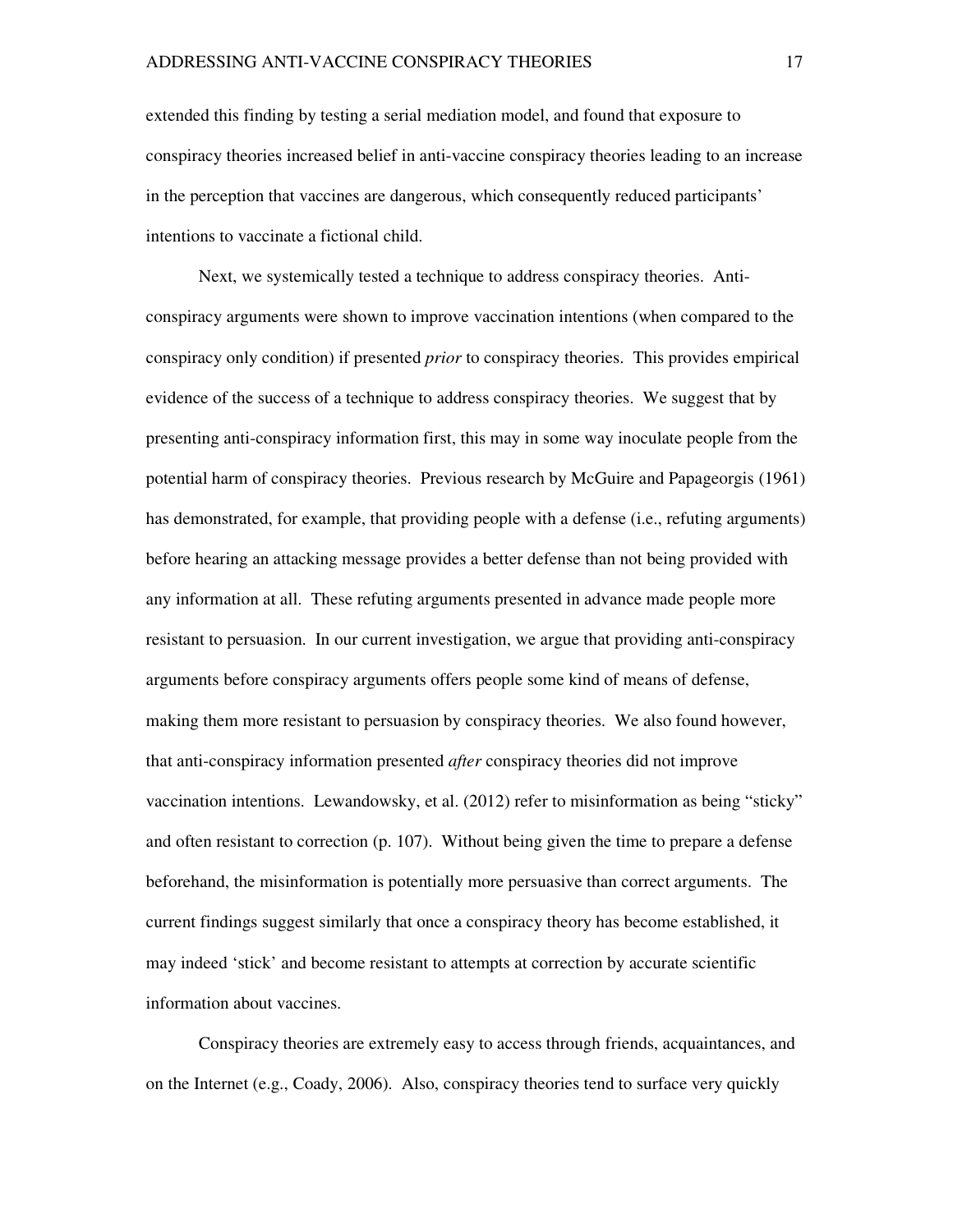after an event has happened (e.g., Leman, 2007). For other types of conspiracy theories (e.g., when a celebrity dies or there is a major world disaster), it may therefore not be possible to present anti-conspiracy arguments *prior* to conspiracy theories. However, this intervention is more practical in the case of anti-vaccine conspiracy theories. For example, people may not come across anti-vaccine conspiracy theories very much until they have children. They may therefore be reasonably unaware of conspiracy theories that may influence their judgment until the judgment becomes immanent for them. However, we must also note that in the current research parental status did not appear to influence the results. It seems that once a person (parent or non-parent) is exposed to anti-vaccine conspiracy theories, counterarguments alone are less effective in improving vaccination intentions.

Interventions therefore that focus on educating people *before* conspiracy theories have taken root may be effective in improving vaccination intentions. For others who have already taken on board anti-vaccine conspiracy theories, stronger interventions will likely be required to refute them. As mentioned earlier, the U.S. state of Oregon has recently passed legislation that requires parents or guardians to watch an education video before they are allowed a vaccination exemption. Such a technique may indeed improve vaccine uptake and time will tell if this is the case. However, our findings suggest that the success of such an intervention may depend on a person's prior exposure to conspiracy theories. If a person has not been exposed very much to anti-vaccine conspiracy theories, their vaccination intentions could be improved by such a technique. For those who have already taken on board the conspiracy theories however, merely providing factual information on vaccines may be less effective and stronger interventions may be required.

Previous research has shown for example that in some cases counter-arguments not only need to provide original opposing arguments, but also need to explicitly argue *against* each of the points included in the misinformation (Gass & Seiter, 2010). Researchers have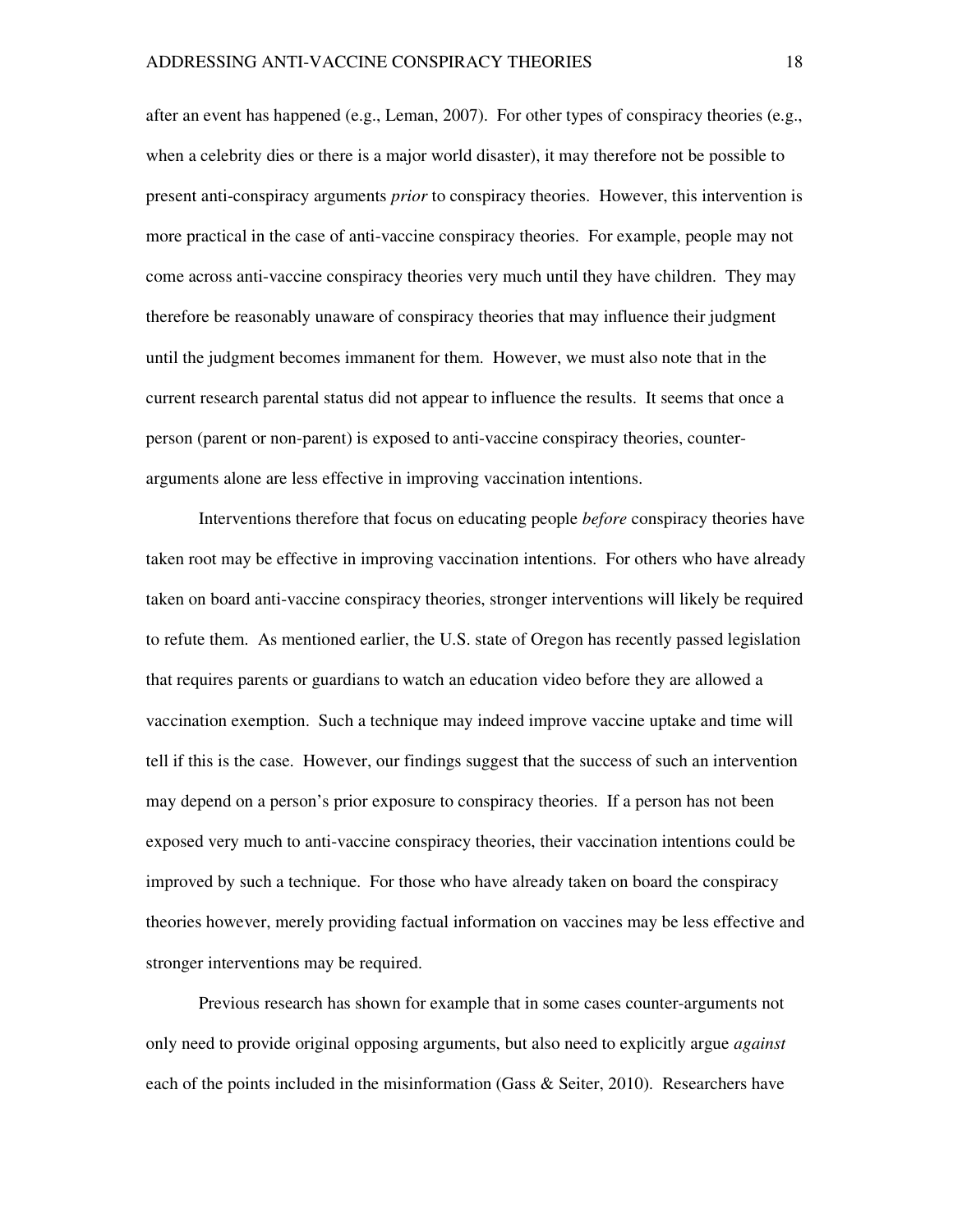found that non-refutation counter-arguments (i.e., opposing arguments mentioned, but not arguing against the initial argument presented) are less effective than refutation counterarguments (Allen, 1993, 1998; Allen, et al., 1990; O'Keefe, 1999). It is therefore reasonable to suggest that an anti-conspiracy argument that clearly argues *against* the conspiracy theory (as opposed to just presenting the anti-conspiracy information) may be more successful in attenuating the influence of conspiracy theories. An anti-conspiracy argument that directly refutes conspiracy theories could therefore be tested in future research as a means to combat the impact of conspiracy theories.

In a similar vein, another method may be to make the anti-conspiracy argument equally as interesting and controversial as the conspiracy theory account, alongside arguing *against* the conspiracy theory. For example, in the context of vaccines, more background could be provided surrounding Andrew Wakefield's 1998 article in *The Lancet,* how the research was discredited, and that the author is no longer permitted to practice medicine. For example, this may involve a discussion on Wakefield's undisclosed financial conflicts of interest, failed replications of Wakefield's findings, and his work ultimately being identified as an elaborate fraud. Providing more contextual details may make the anti-conspiracy arguments more interesting than just supplying the facts that refute the conspiracy argument.

In addition to making anti-conspiracy arguments more interesting, interventions may also use the technique of forewarning. Previous research has shown that combining refuting information with a warning about misinformation (i.e., that people tend to rely on misinformation even when it has been shown to be unreliable), enables participants to better resist misinformation than when refuting information is presented alone (Eakin, Schreiber & Sergent-Marshall, 2003). It is argued that this technique is successful because a forewarning enables recipients to more closely monitor incoming messages (Lewandowsky, Ecker, Seifert, Schwarz, & Cook, 2012). In other words, being given a forewarning may induce a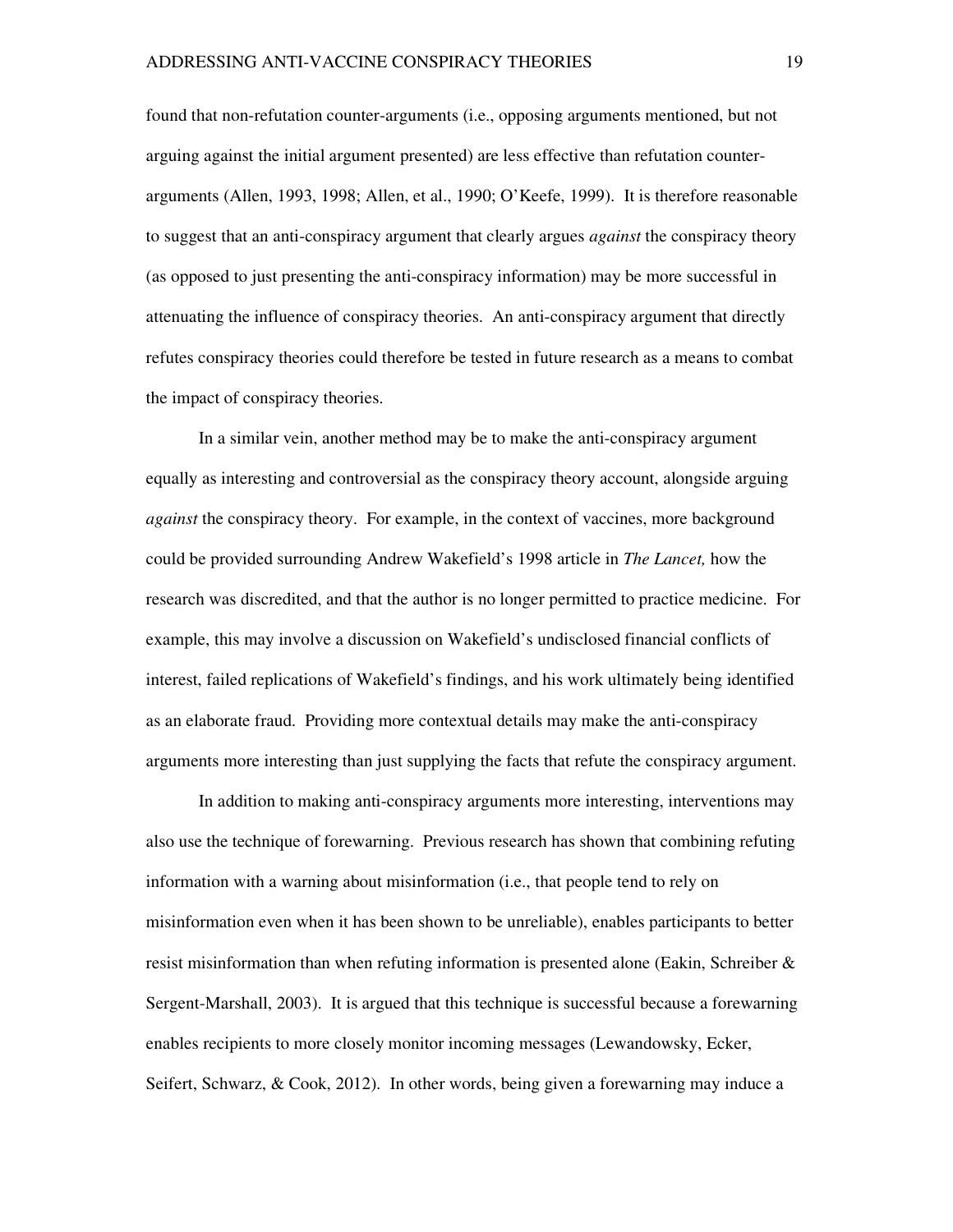temporary state of skepticism and prompt the recipient to become more vigilant, and they may therefore be more likely to suppress misinformation (Eakin et al., 2003; Lewandowsky et al., 2012). A similar warning approach may work to lessen the negative effects of conspiracy theories once they have been established.

Finally, as we mentioned in the introduction, interventions already exist that target anti-vaccine attitudes and behavior. For instance, interventions include using expert sources to make information appear more credible (Hopfer, 2012) or emphasising that vaccination is normative behavior (Conroy et al., 2009). These interventions, although not directly targeted at conspiracy belief, may nevertheless contain strategies or techniques that reduce conspiracy belief. Future research could therefore address how current interventions may influence conspiracy belief as a route to attitude and behavior change. A further challenge for future research may also be to address how interventions that target conspiracy belief may be used in conjunction with existing interventions.

Some limitations of the current research should also be considered in future investigations. For example, the intervention tested in the current research was based on antivaccine conspiracy theories only and it is therefore not possible to conclude that all conspiracy theories may be resistant to correction. As mentioned previously, many conspiracy theories may emerge too quickly after an event to prevent pre-exposure to them, making inoculation almost impossible. It is also reasonable to propose that anti-vaccine conspiracy theories may be more persuasive than other types of conspiracy theories. Indeed, the conspiracy theory statements used in the present study discussed childhood vaccinations, which could be more emotionally laden than other conspiracy theories. Nonetheless, future research could examine the success of techniques for intervening upon other types of conspiracy theories, and especially perhaps climate change conspiracy theories for which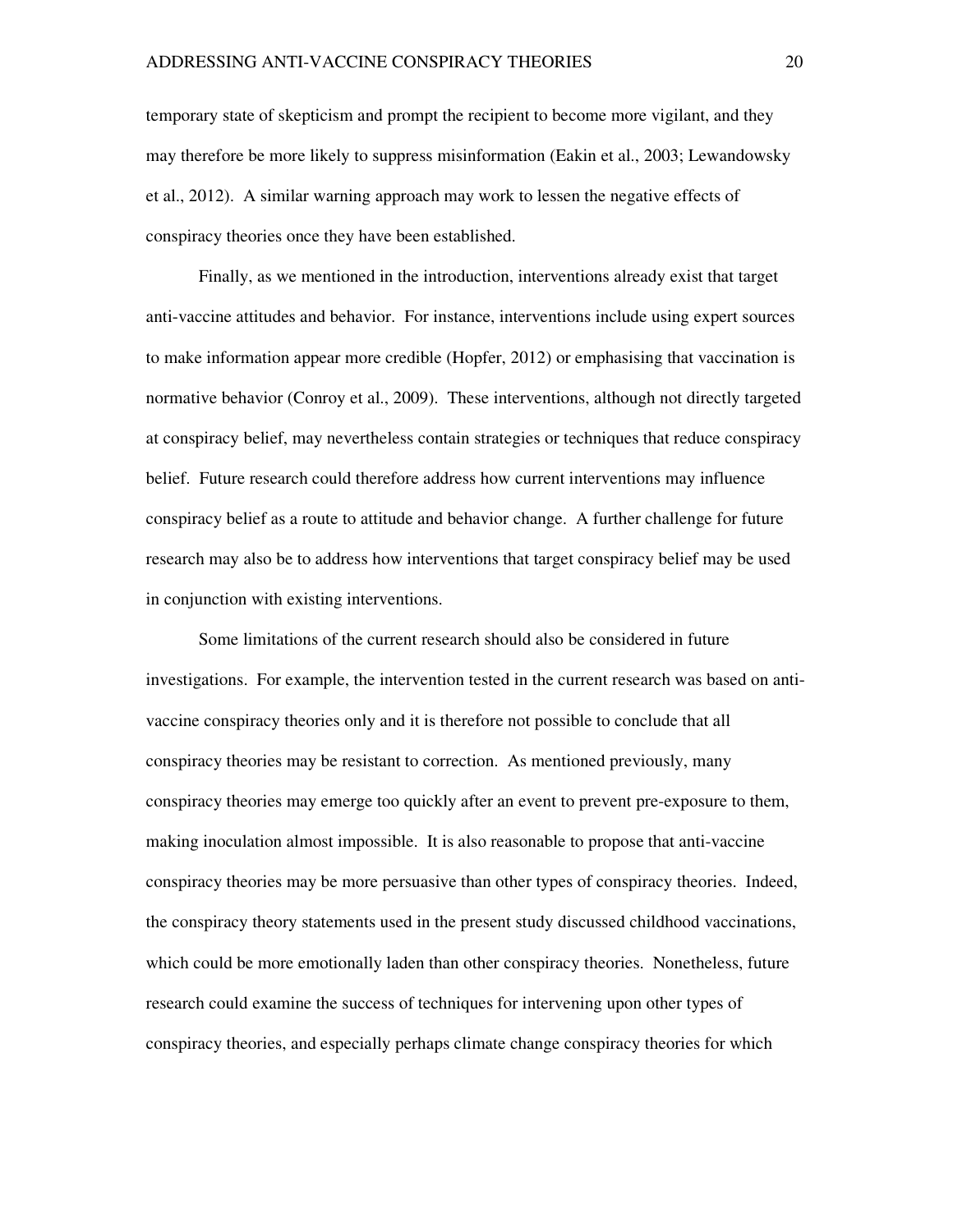there is ample scientific evidence to draw upon (Douglas & Sutton, 2015; Lewandowsky et al., 2013).

Further, the mediators in the current investigation were not manipulated, and therefore we cannot rule out the possibility that a third variable may have affected both the mediators and the outcome. Future research could examine whether this makes a difference to the effectiveness of the intervention. Another factor to note is that the outcome measure used in the current investigation were based on intentions to vaccinate a fictional child. It is widely known however that intentions do not always lead to real behaviors (e.g., LaPiere, 1934; Sheeran, 2002). Although a challenging research endeavour, future research could therefore attempt to examine whether explicit anti-conspiracy arguments presented *prior* to conspiracy theories can improve actual vaccination behavior. Moreover, in the current investigation arguments were presented one after the other which is not necessarily reflective of how people receive information in everyday life. Future research could therefore examine the effectiveness of the current intervention with different time gaps between exposure to conspiracy and non-conspiracy information. This would also address any potential fatigue effects due to participants reading the information pages one after the other. Moreover, participants' prior knowledge concerning vaccination, and belief in anti-vaccine conspiracy theories, were not assessed in either of the current studies (with perhaps the exception of the control group in Study 1 to some degree). Future research could therefore examine whether existing knowledge about vaccination, and/or strength of prior belief in conspiracy theories influences the effectiveness of the intervention.

Future research could also attempt to enhance anti-conspiracy arguments by manipulating how they are presented to the reader. We know that certain sources are trusted more than others as a means to acquire information on a variety of topics. For example, people are more likely to seek information about vaccines via the Internet than through their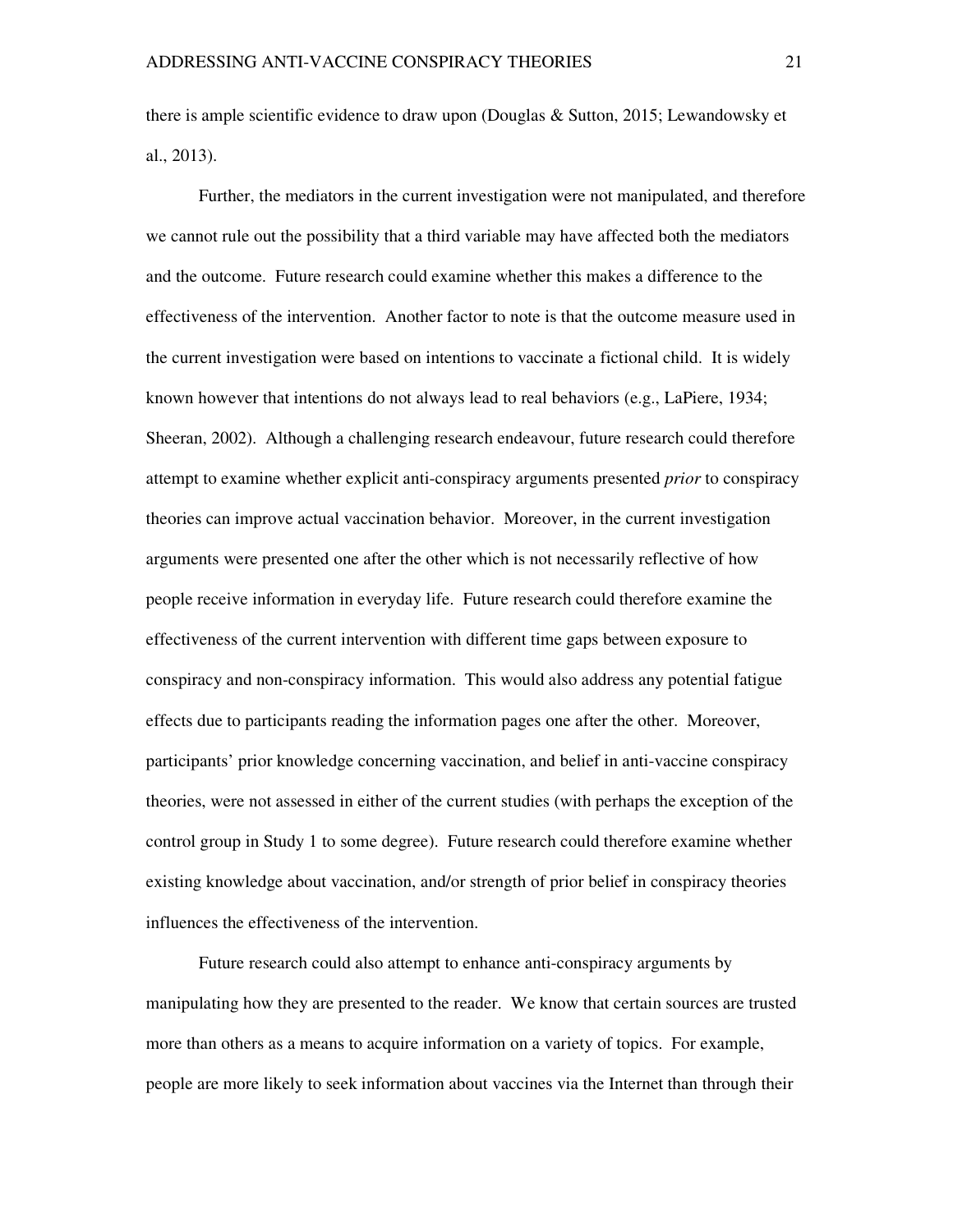doctor (Downs, Bruine de Bruin, & Fischhoff, 2008). Varying the source of the countermaterial could highlight which sources are therefore most trustworthy, and thus which are likely to have the most weight in making counter-arguments credible to the reader. Future research could also look into presenting anti-conspiracy material on other media platforms and measuring how the source of information may influence the impact of conspiracy theories on behavioral intentions. For example, anti-conspiracy text could be accompanied by images, or presented in a video or podcast format. Previous research has shown that anticonspiracy arguments concerning the NASA moon landing accompanied by photographs reduced conspiracy beliefs below baseline (Swami, et al., 2012). Techniques such as this may be particularly applicable in developing education videos that aim to increase vaccine uptake.

#### **Conclusion**

Emerging research highlights the potential dangers of conspiracy theories. Conspiracy theories may not only stop people from engaging with important aspects of society, such as voting, engaging with their work, and vaccinating their children (Douglas  $\&$ Leite, in press; Jolley & Douglas, 2014a, 2014b), but their effects may be difficult to alleviate. We found that whilst vaccination intentions could be improved when anticonspiracy arguments were present *prior* to conspiracy theories, if they came afterwards, the intervention was unsuccessful. Once a conspiracy account has become established, it may be resistant to correction. Ongoing investigations are therefore needed to develop interventions designed for this type of persuasive communication.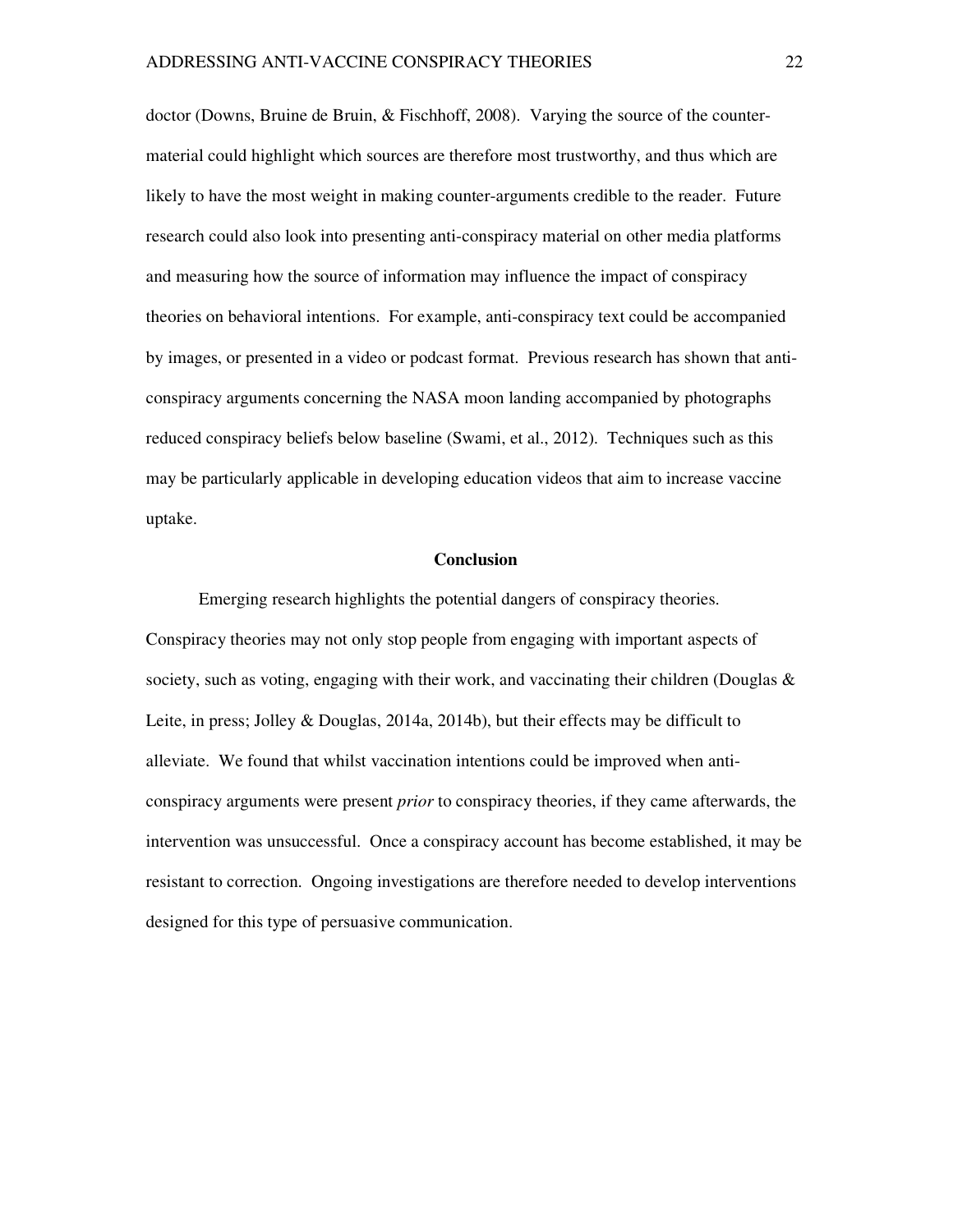#### **References**

- Allen, M. (1993). Determining the persuasive of one and two sided messages. In M. Allen  $\&$ R.W. Preiss (Eds.), *Prospects and precautions in the use of meta-analysis* (pp. 101- 125). Dubuque, IA: Brown & Benchmark.
- Allen, M. (1998). Comparing the persuasive effectiveness of one- and two-sided messages. In M. Allen & R.W. Preiss (Eds.), *Persuasion: Meta-analysis* (pp. 87-98). Cresskil, NJ: Hampton Press.
- Allen, M., Hale, J., Mongeau, P., Berkowitz-Stafford, S., Stafford, S., Shanahan, W., … & Ray, C. (1990). Testing a model of message sidedness: Three replications. *Communication Monographs, 57*, 275-291. doi: 10.1080/03637759009376203
- Allen*,* M*. (*1991*). Meta-analysis* comparing the persuasiveness of one*-*sided and two-sided messages. *Journal of Speech Communication, 55*, 390–404. doi: 10.1080/10570319109374395
- Banas, J. A., & Miller, G. (2013). Inducing resistance to conspiracy theory propaganda: Testing inoculation and metainoculation strategies. *Human Communication Research, 39*, 184–207. doi: 10.1111/hcre.12000
- Betsch, C., & Sachse, K. (2013). Debunking vaccination myths: Strong risk negations can increase perceived vaccination risks. *Health Psychology*, *32* (2), 146-155. doi: 10.1037/a0027387
- Betsch, C., Renkewitz, F., & Haase, N. (2013). Effect of narrative reports about vaccine adverse events and bias-awareness disclaimers on vaccine decisions: A simulation of an online patient social network. *Medical Decision Making, 33* (1), 14-25. doi: 10.1177/0272989X12452342
- Brotherton, R. (2015). *Suspicious minds: Why we believe conspiracy theories*. London: Bloomsbury.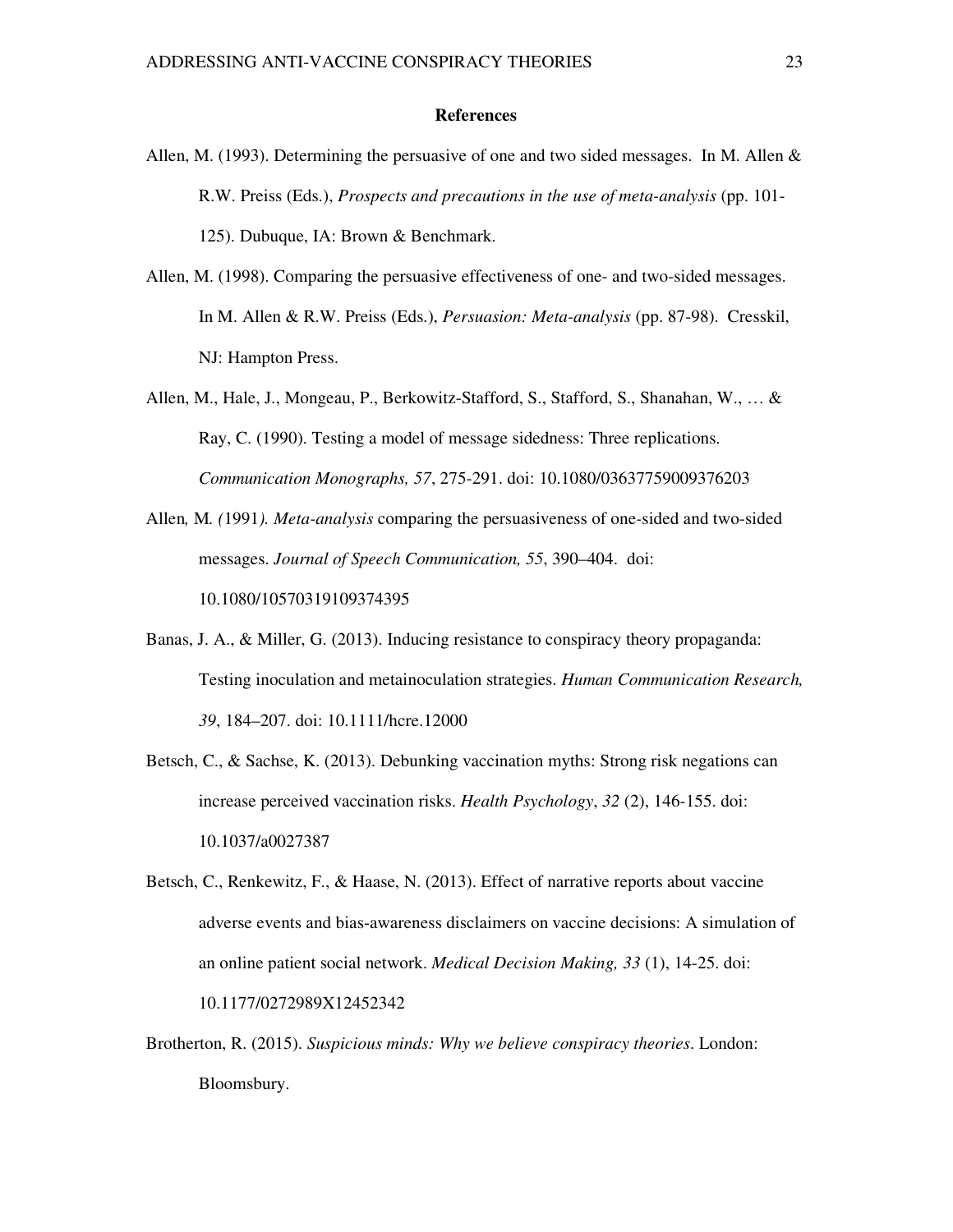- Cichocka, A., Marchlewska, M., & Golec de Zavala, A. (2016). Does self-love or self-hate predict conspiracy beliefs? Narcissism, self-esteem and the endorsement of conspiracy theories. *Social Psychological and Personality Science*, *7*, 157–166. doi:10.1177/1948550615616170
- Coady, D. (2006). *Conspiracy theories: The philosophical debate*. Hampshire, England: Ashgate.
- Conroy, K., Rosenthal, S. L., Zimet, G. D., Jin, Y., Bernstein, D. I., Glynn, S., & Kahn, J. A. (2009). Human papillomavirus vaccine uptake, predictors of vaccination, and selfreported barriers to vaccination. *Journal of Women's Health*, *18*, 1679-1686. doi: 10.1089/jwh.2008.1329
- Douglas, K. M., & Leite, A. C. (in press). Suspicion in the workplace: Organizational conspiracy theories and work-related outcomes. *British Journal of Psychology*. doi: 10.1111/bjop.12212
- Douglas, K. M., & Sutton, R. M. (2008). The hidden impact of conspiracy theories: Perceived and actual impact of theories surrounding the death of Princess Diana. *Journal of Social Psychology, 148*, 210-221. doi:10.3200/SOCP.148.2.210-222
- Douglas, K. M., & Sutton, R. M. (2011). Does it take one to know one? Endorsement of conspiracy theories is influenced by personal willingness to conspire. *British Journal of Social Psychology, 50, 544-552.* doi:10.2307/2574765
- Douglas, K. M., & Sutton, R. M. (2015). Climate change: Why the conspiracy theories are dangerous. *Bulletin of the Atomic Scientists, 71,* 98-106*.*  doi:10.1177/0096340215571908
- Douglas, K. M., Sutton, R. M., Callan, M. J., Dawtry, R.J., & Harvey, A.J. (2016). Someone is pulling the strings: Hypersensitive agency detection and belief in conspiracy theories. *Thinking and Reasoning, 22,* 57-77*.* doi: 10.1080/13546783.2015.1051586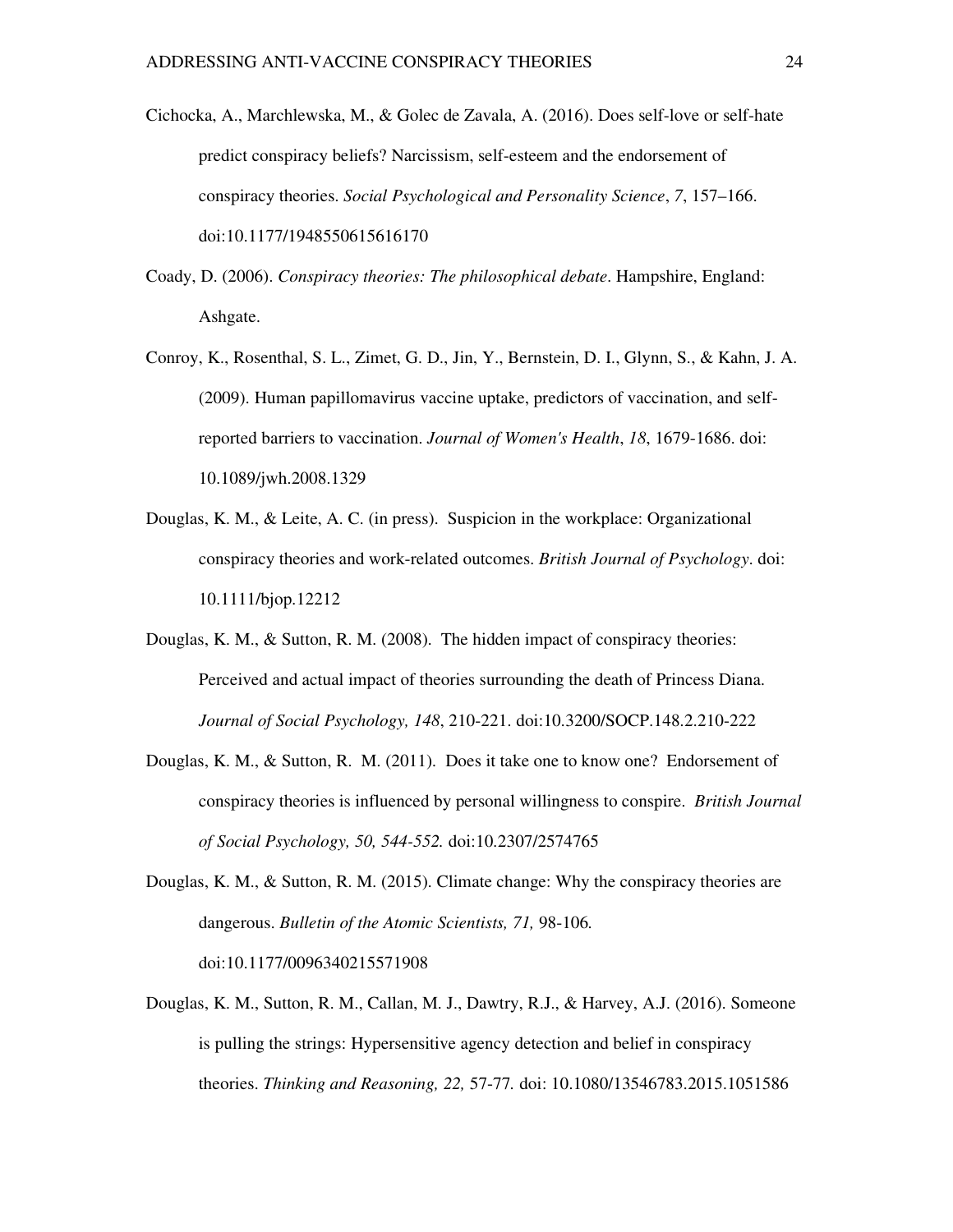- Douglas, K. M., Sutton, R. M., Jolley, D., & Wood, M. J. (2015). The social, political, environmental and health-related consequences of conspiracy theories: Problems and potential solutions. In M. Bilewicz, A. Cichocka, A., & W. Soral (Eds.), *The psychology of conspiracy*. Taylor and Francis.
- Downs, J. S., Bruine de Bruin, W., & Fischhoff, B. (2008). Parents' vaccination comprehension and decisions. *Vaccine, 26*, 1595-1607. doi:10.1016/j.vaccine.2008.01.011
- Eakin, D. K., Schreiber, T. A., & Sergent-Marshall, S. (2003) Misinformation effects in eyewitness memory: The presence and absence of memory impairment as a function of warning and misinformation accessibility. *Journal of Experimental Psychologylearning Memory and Cognition, 29,* 813–825. doi: 10.1037/0278-7393.29.5.813
- Furnham, A. (1986). The robustness of the recency effect: Studies using legal evidence. *The Journal of General Psychology, 11* (4), 351-357. doi: 10.1080/00221309.1986.9711045
- Gass, R. H., & Seiter, J. S. (2010). *Persuasion, social influence, and compliance gaining* (4th Edition). London, England: Pearson.
- Giner-Sorolla, R. (2012). Science or art? How aesthetic standards grease the way through the publication bottleneck but undermine science. *Perspectives on Psychological Science, 7,* 562-571. doi: 10.1177/1745691612457576
- Goertzel, T. (1994). Belief in conspiracy theories. *Political Psychology*, *15*, 731–742. doi:10.2307/ 3791630
- Hayes, A. (2013). *Introduction to mediation, moderation, and conditional process analysis: A regression-based approach (methodology in the social sciences).* New York, NY: Guildford Press.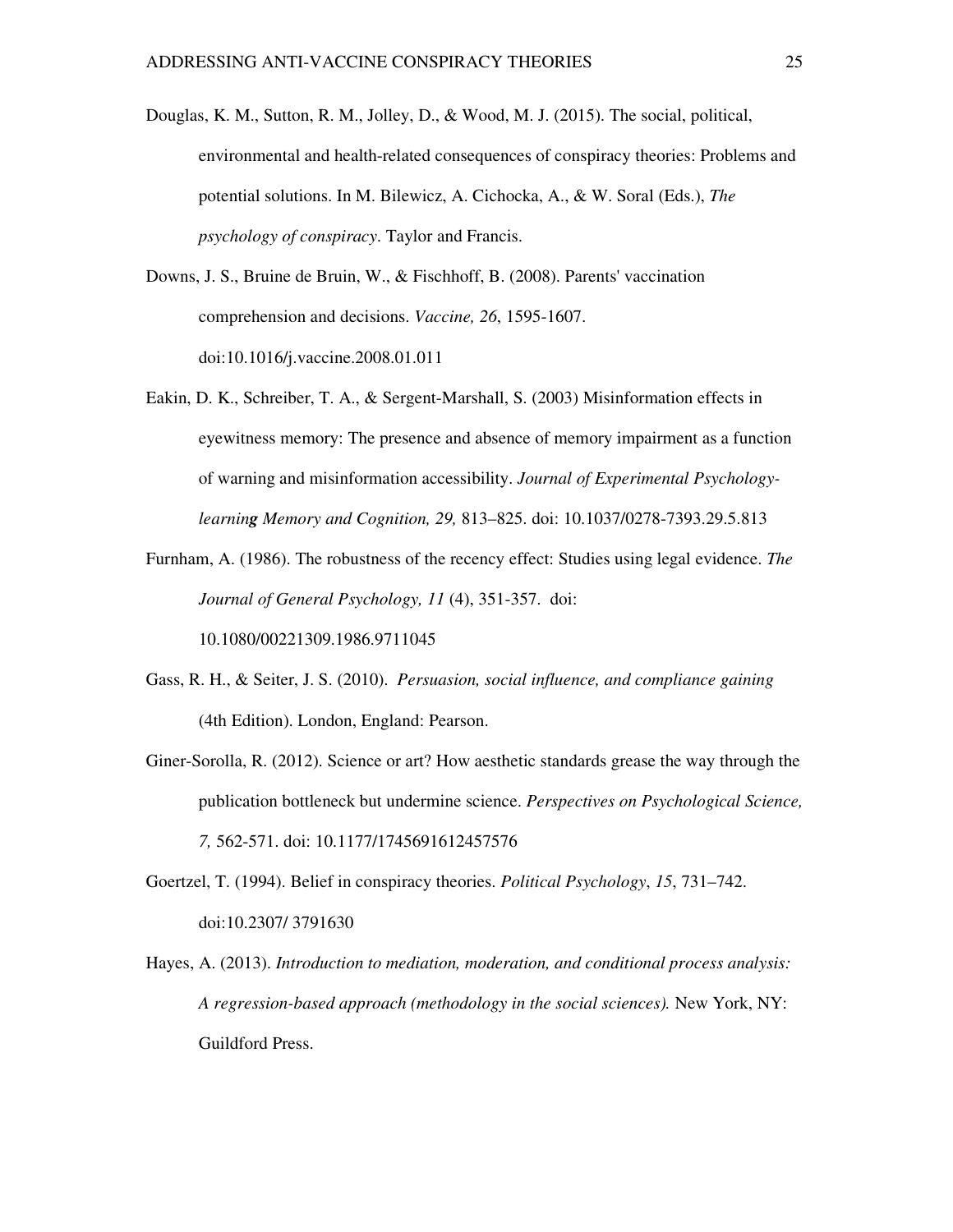Health Protection Service (2014). *Infectious Diseases, MRR General Information*. Retrieved from:

http://www.hpa.org.uk/Topics/InfectiousDiseases/InfectionsAZ/MMR/GeneralInform ation

- Hopfer, S. (2012). Effects of a narrative HPV vaccination intervention aimed at reaching college women: A randomized controlled trial. *Prevention Science*, *13*, 173-182. doi: 10.1007/s11121-011-0254-1
- Jolley, D., & Douglas, K. M. (2014a). The effects of anti-vaccine conspiracy theories on vaccination intentions. *PLoS ONE, 9* (2): e89177. doi:10.1371/journal.pone.0089177.
- Jolley, D., & Douglas, K. M. (2014b). The social consequences of conspiracism: Exposure to conspiracy theories decreases intentions to engage in politics and to reduce one's carbon footprint. *British Journal of Psychology*, *105,* 35-36. doi: 10.1111/bjop.12018
- Kata, A. (2010). A postmodern Pandora's box: Anti-vaccination misinformation on the Internet. *Vaccine, 28,* 1709-1716. doi: 10.1016/j.vaccine.2009.12.022
- LaPiere, R. T. (1934). Attitudes vs. actions. *Social Forces, 13*, 230-237. doi: 10.1093/ije/dyp399
- Leman, P. (2007). The lure of the conspiracy theory. *New Scientist*. Retrieved from: http://www.newscientist.com/article/mg19526121.300-the-lure-of-the-conspiracytheory.html

Lewandowsky, S., Ecker, U. K. H., Seifert, C. M., Schwarz, N., & Cook, J. (2012). Misinformation and its correction: Continued influence and successful debiasing. *Psychological Science in the Public Interest, 13* (3), 106-131. doi: 10.1177/1529100612451018

Lewandowsky, S., Ecker, U. K. H., Seifert, C. M., Schwarz, N., & Cook, J. (2012). Misinformation and its correction: Continued influence and successful debiasing.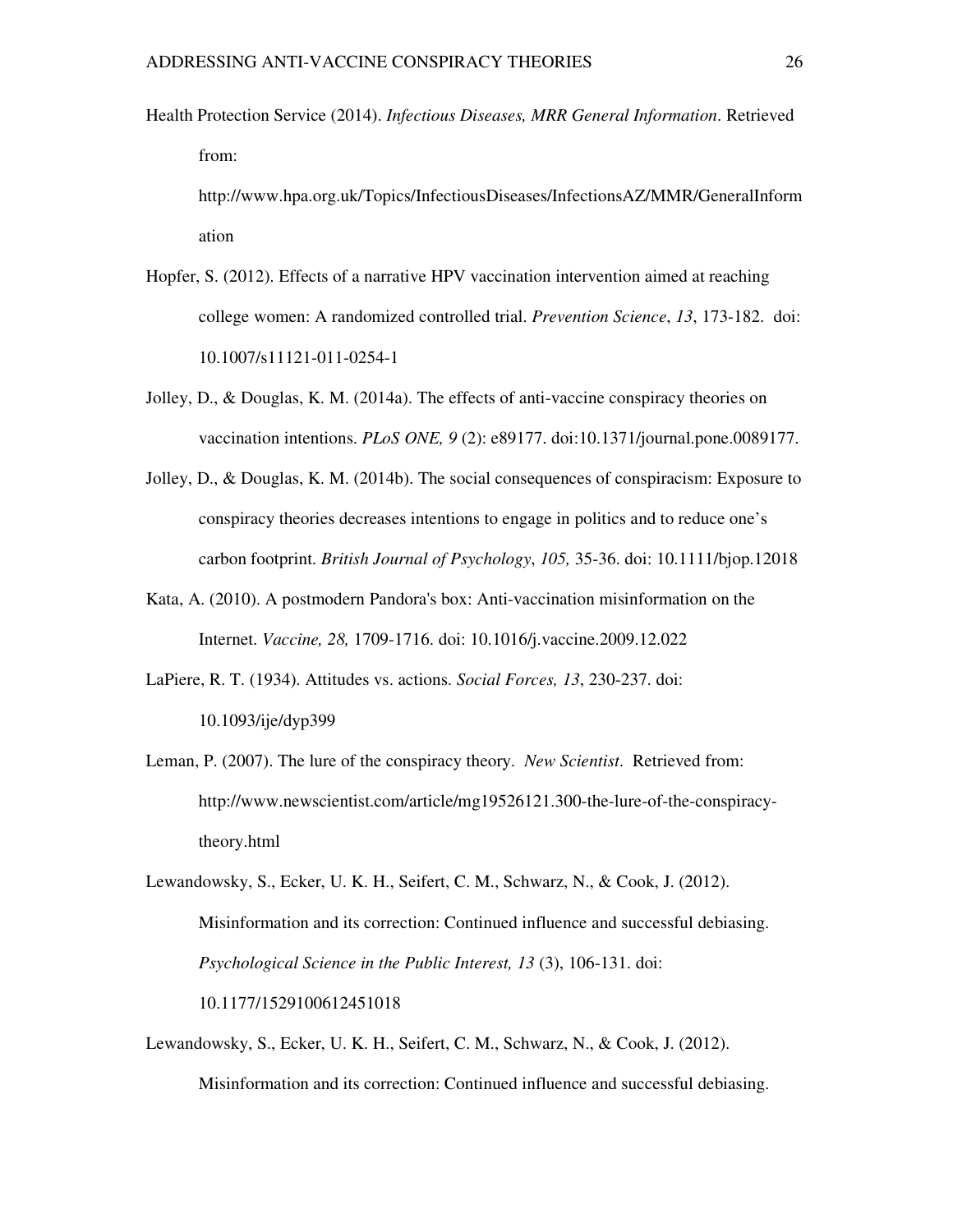*Psychological Science in the Public Interest, 13* (3), 106-131. doi: 10.1177/1529100612451018

- Lewandowsky, S., Oberauer, K., & Gignac, G. E. (2013). NASA faked the moon landing therefore, (climate) science is a hoax: An anatomy of the motivated rejection of science. *Psychological Science, 24,* 622-633. doi: 10.1177/0956797612457686
- McCauley, C., & Jacques, S. (1979). The popularity of conspiracy theories of presidential assassination: A Bayesian analysis. *Journal of Personality and Social Psychology, 37*, 637-644. doi:10.1037/0022-3514.37.5.637
- McGuire, W. J., & Papageorgis, D. (1961). The relative efficacy of various types of prior belief-defense in producing immunity against persuasion. *Journal of Abnormal and Social Psychology*, 62, 327-337. doi: 10.1037/h0042026
- O'Keefe, D. J. (1999). How to handle opposing arguments in persuasive messages: A metaanalytic review of the effects of one-sided and two-sided messages. In M.E. Roloff (Eds), *Communication yearbook 22* (pp. 209-249). Thousand Oaks, CA: Sage.
- Offit, P. A. (2010). *Deadly Choices: How the Anti-Vaccine Movement Threatens Us All.*  Basic Books.
- Oliver, J. E., & Wood, T. J. (2014). Medical conspiracy theories and health behaviors in the United States. *JAMA Internal Medicine, 174,* 817-818. doi: 10.1001/jamainternmed.2014.190
- Pfau, M., & Van Bockern, S. (1994). The persistence of inoculation in conferring resistance to smoking initiation among adolescents: The second year. *Human Communication Research*, 20, 413-430. doi: 10.1111/j.1468-2958.1994.tb00329.x
- Public Health Oregon. (2015). Nonmedical vaccination exemptions. Retrieved from: https://public.health.oregon.gov/PreventionWellness/VaccinesImmunization/GettingI mmunized/Pages/non-medical-exemption.aspx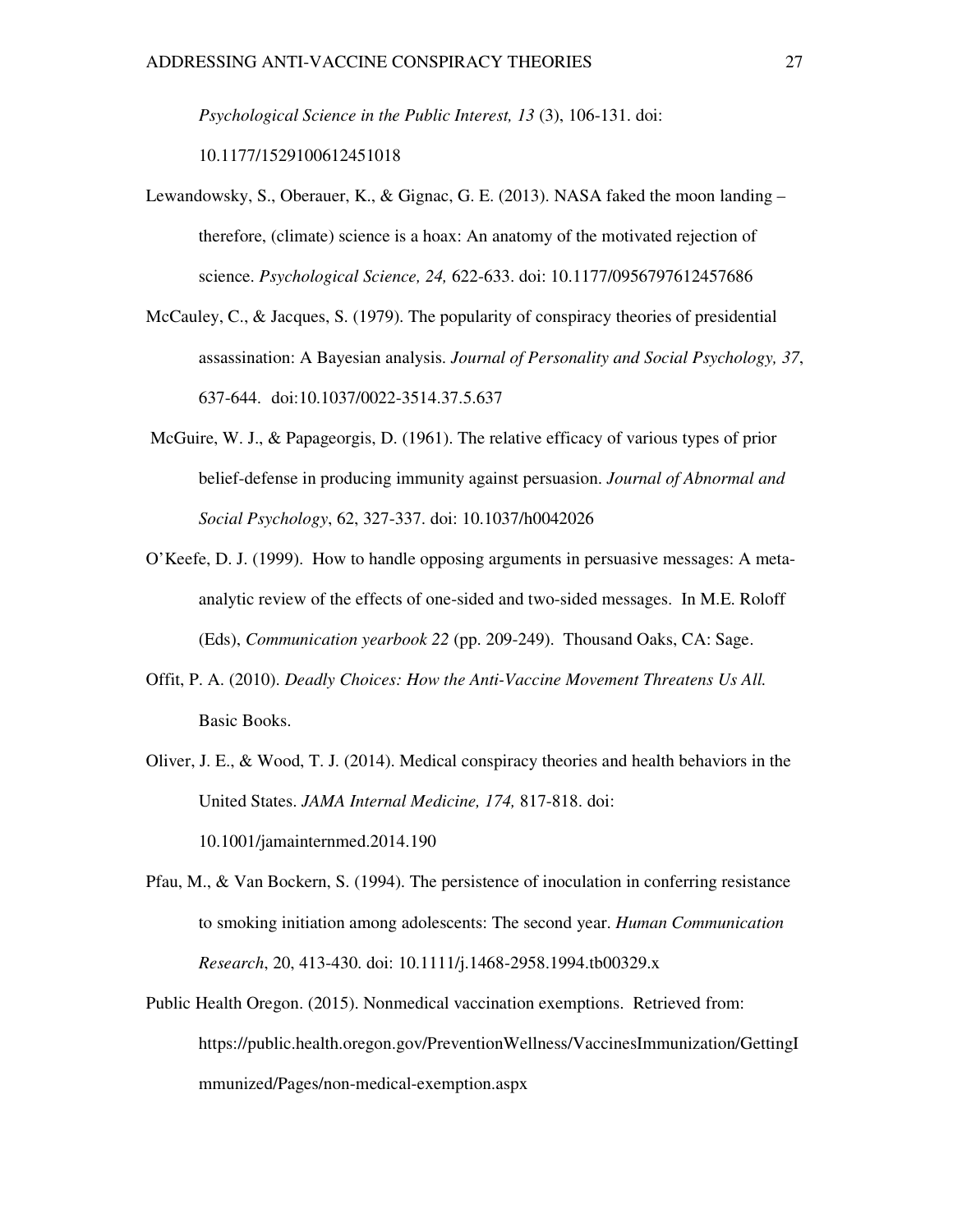- Public Policy Polling. (2013). Democrats and Republicans differ on conspiracy theory beliefs. Retrieved from: http://www.publicpolicypolling.com/pdf/2011/PPP\_Release\_National\_ConspiracyTh eories\_040213.pdf
- Reis, H. T., & Lee, K.Y. (in press). Promise, peril and perspective: Addressing concerns about reproducibility in social-personality psychology. *Journal of Experimental Social Psychology.* doi:10.1016/j.jesp.2016.01.005
- Rosnow, R. (1966). Whatever happened to the "Law of Primacy". *Journal of Communication, 16*, 10-31. doi: 10.1111/j.1460-2466.1966.tb00013.x
- Rosnow, R., & Robinson, E. (1967). *Experiments in persuasion*. New York: Academic Press.
- Sheeran, P. (2002). Intention-behavior relations: A conceptual and empirical review. In W. Stroebe & M. Hewstone (Eds.), *European review of social psychology* (Vol. 12, pp. 1- 36). Chichester, UK: Wiley.
- Sunstein, C. R., & Vermeule, A. (2009). Conspiracy theories: Causes and cures. *Journal of Political Philosophy, 17*, 202–227. doi:10.1111/j.1467-9760.2008.00325.x
- Sutton, R. M., & Douglas, K. M. (2014). Examining the monological nature of conspiracy theories. In J-W. van Prooijen & P.AM. van Lange, *Power, politics and paranoia: Why people are suspicious about their leaders.* (pp. 254-272). Cambridge: Cambridge University Press.
- Swami, V., Chamorro-Premuzic, T., & Furnham, A. (2010). Unanswered questions: A preliminary investigation of personality and individual difference predictors of 9/11 conspiracist beliefs. *Applied Cognitive Psychology, 24*, 749–761. doi: 10.1002/acp.1583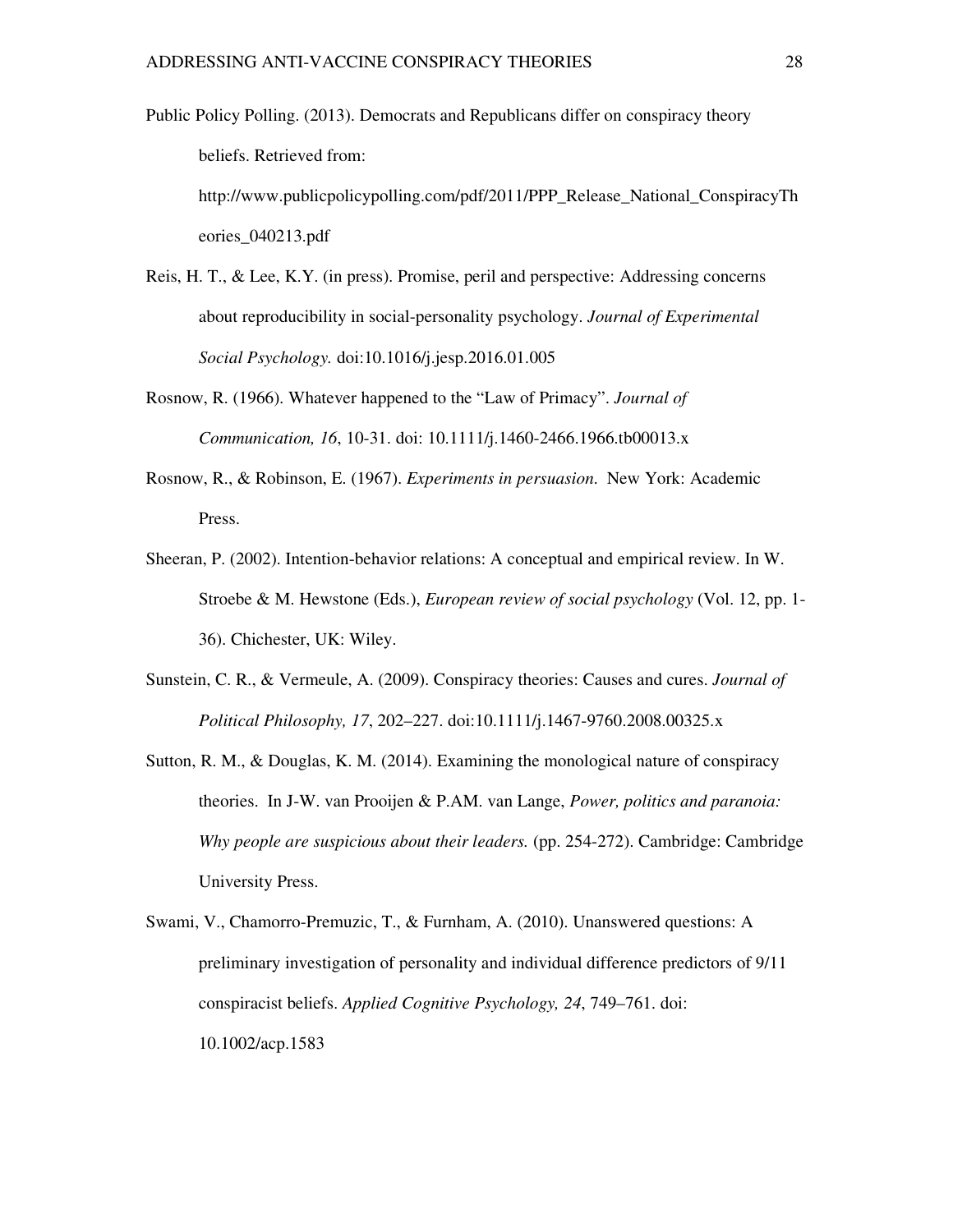- Swami, V., Nader, I. W., Pietschnig, J., Stieger, S., Tran, U., & Voracek, M. (2012). Personality and individual difference correlates of attitudes toward human rights and civil liberties. *Personality and Individual Differences, 53,* 443-447. doi: 10.1016/j.paid.2012.04.015
- Uscinski, J. E., & Parent, J.M. (2014). *American conspiracy theories.* Oxford: Oxford University Press.
- Van Prooijen, J.-W., & Jostmann, N. B. (2013). Belief in conspiracy theories: The influence of uncertainty and perceived morality. *European Journal of Social Psychology* , *43,* 109-115
- Wood, M. J., & Douglas, K.M. (2013). "What about building 7?" A social psychological study of online discussion of 9/11 conspiracy theories. *Frontiers in Psychology, 4,*  409.
- Wood, M. J., & Douglas, K.M. (2015). Online communication as a window to conspiracist worldviews. *Frontiers in Psychology, 6,* 836. doi: 10.3389/fpsyg.2015.00836
- Wood, M. J., Douglas, K. M., & Sutton, R. M. (2012). Dead and alive: Beliefs in contradictory conspiracy theories. *Social Psychological and Personality Science, 3,*  767-773*.* doi: 10.1177/1948550611434786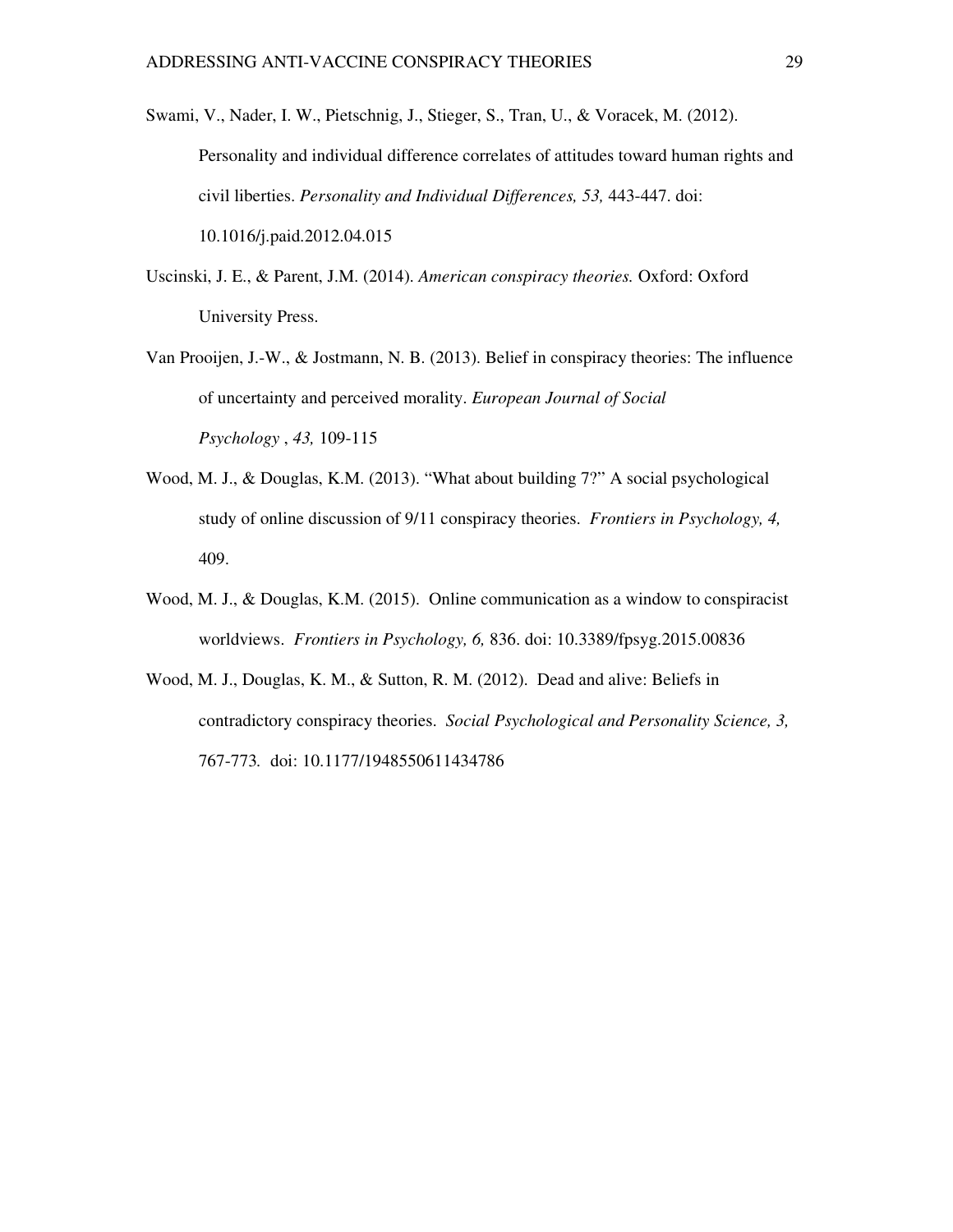# Table 1

*Means and Standard Deviations across Conditions for Conspiracy Belief, Perceptions that Vaccines are Dangerous, and Intentions to Vaccinate in Study 1.* 

|                            | Means $(SD)$      |                   |              |  |
|----------------------------|-------------------|-------------------|--------------|--|
| <b>Condition</b>           | Anti-vaccine      | Perceived dangers | Intention to |  |
|                            | conspiracy belief | of vaccines       | vaccinate    |  |
| Conspiracy                 | 4.47(0.81)        | 4.50(1.26)        | 4.42(1.76)   |  |
| Anti-conspiracy            | 3.38(1.02)        | 2.92(1.57)        | 5.60 (1.49)  |  |
| Control                    | 3.83(1.12)        | 3.55(1.62)        | 5.50 (1.21)  |  |
| Anti-conspiracy/Conspiracy | 3.94(1.00)        | 3.63(1.56)        | 5.04(1.69)   |  |
| Conspiracy/Anti-conspiracy | 4.23(0.91)        | 4.04(1.45)        | 4.80 (1.77)  |  |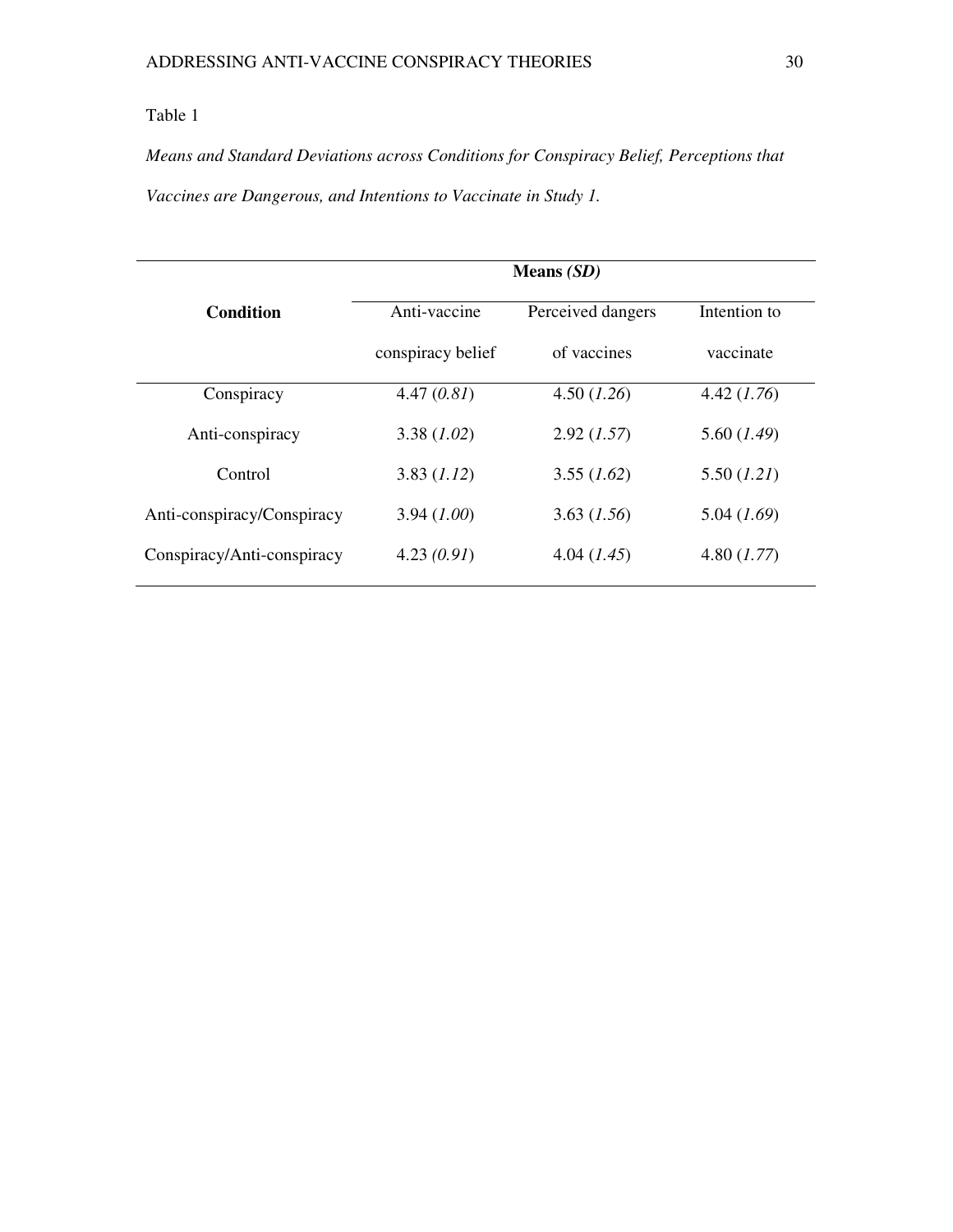

Point Estimate: 0.45 (*SE*: .16); Monte Carlo CI (95%): 0.1692 / 0.8031



Point Estimate: 0.20 (*SE*: .11); Monte Carlo CI (95%): 0.0220 / 0.4521

*Figure 1.* A serial mediation test of conspiracy condition (D1, conspiracy versus anti-conspiracy, versus D2, conspiracy versus control) on vaccination intentions (DV) through belief in anti-vaccine conspiracy theories and the perception that vaccines are dangerous in Study 1 (MVs) (*N* = 260; 5000 bootstrap samples)

*Note.* First number represents *b* statistic and the second is the *S.E*. \*\**p*<.05, \*\*\**p*<.001.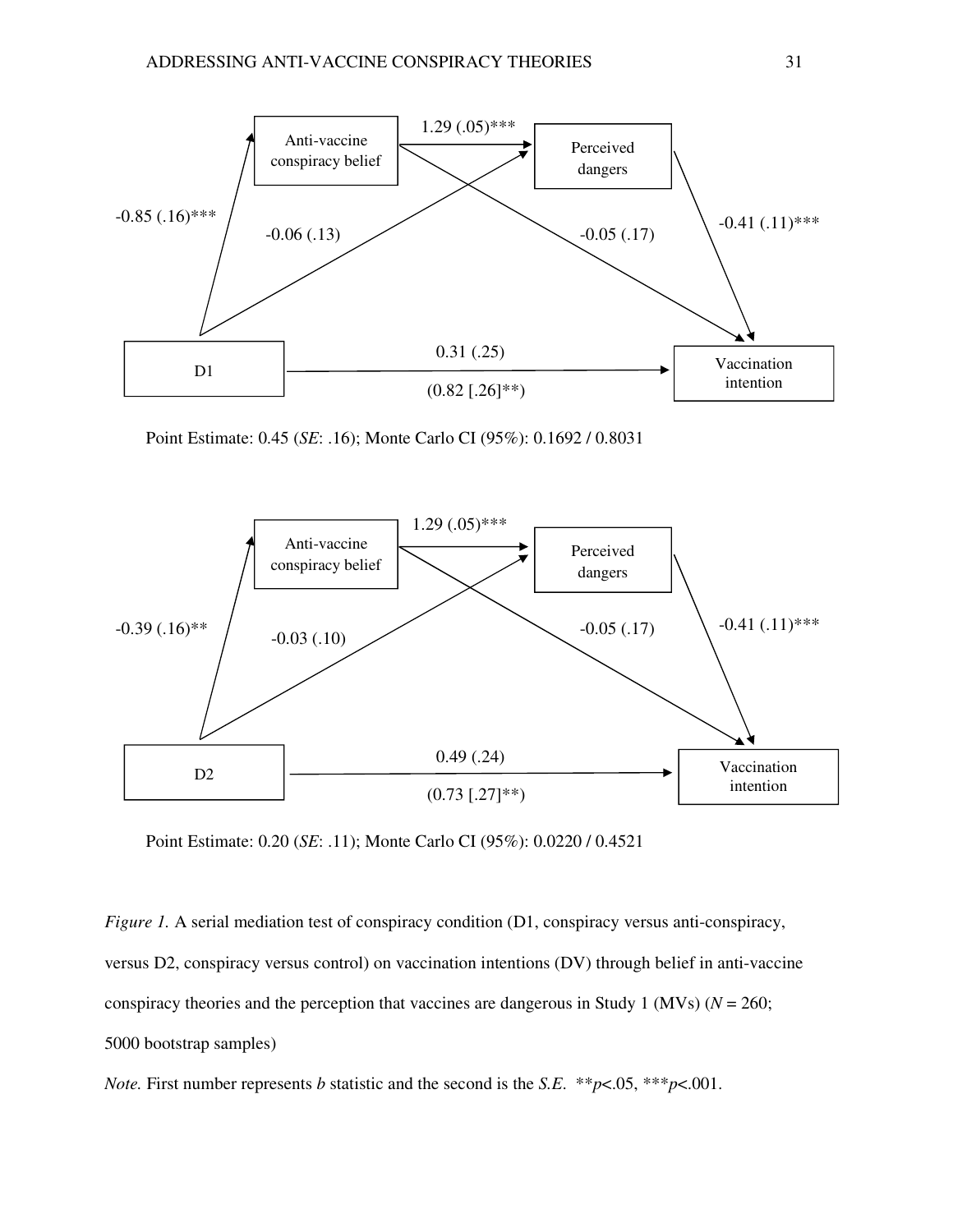

Point Estimate: -0.24 (*SE*: .12); Monte Carlo CI (95%): -0.5175 / -0.0507



Point Estimate: -0.12 (*SE*: 09); Monte Carlo CI (95%): -0.3496 / 0.0421

*Figure 2.* A serial mediation test of conspiracy condition (D1, conspiracy versus anti-conspiracy / conspiracy, versus D2, conspiracy versus conspiracy / anti-conspiracy) on vaccination intentions (DV) through belief in anti-vaccine conspiracy theories and perception that vaccines are dangerous in Study 1 (MVs)  $(N = 260; 5000$  bootstrap samples)

*Note.* First number represents *b* statistic and the second is the *S.E*. \*\**p*<.05, \*\*\**p*<.001.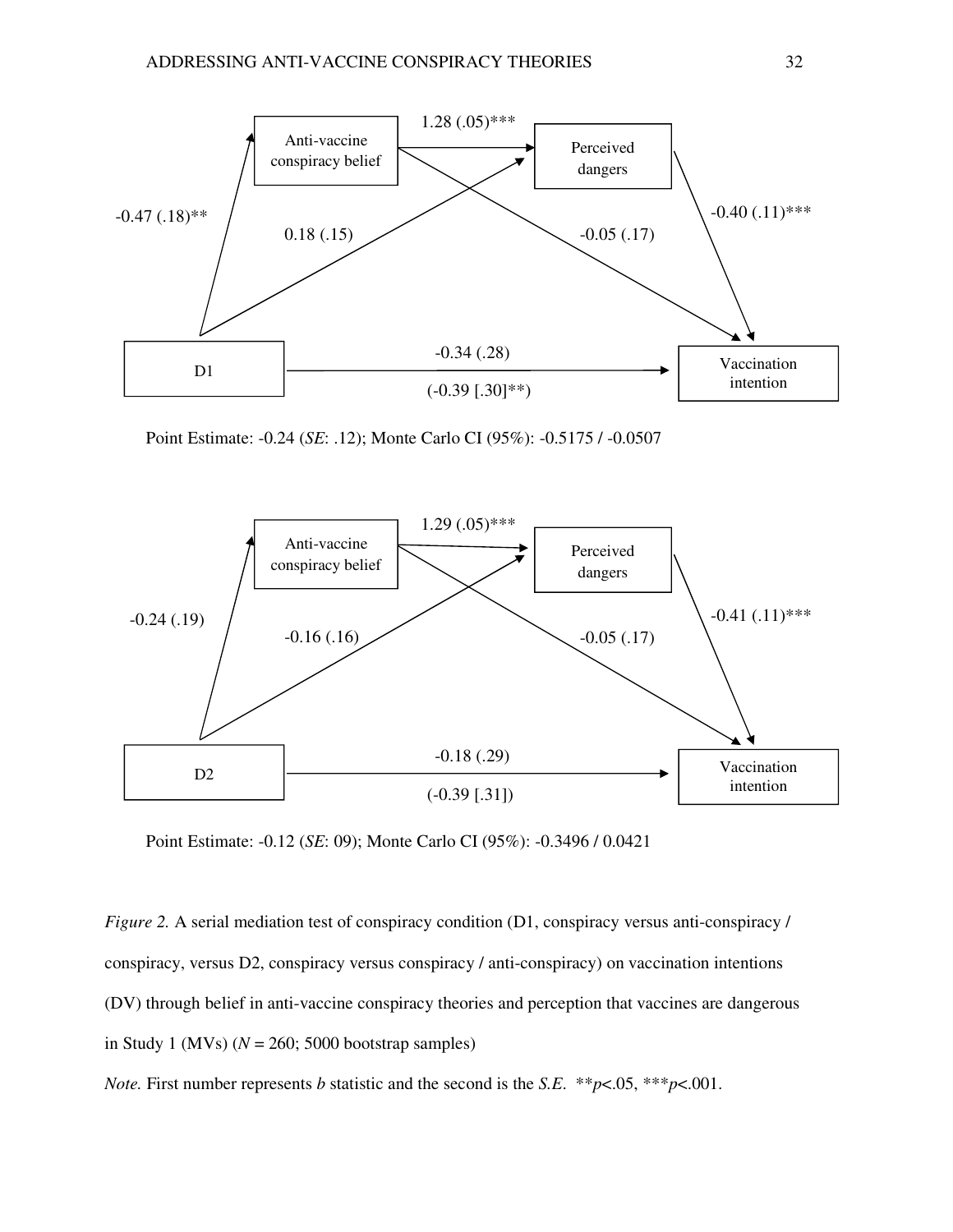# Table 2

*Means and Standard Deviations across Conditions for Conspiracy Belief, Perceptions that Vaccines are Dangerous, and Intentions to Vaccinate in Study 2.* 

|                            | Means $(SD)$      |                   |              |
|----------------------------|-------------------|-------------------|--------------|
| <b>Condition</b>           | Anti-vaccine      | Perceived dangers | Intention to |
|                            | conspiracy belief | of vaccines       | vaccinate    |
| Conspiracy                 | 3.61 (1.50)       | 3.28(1.66)        | 5.16(1.97)   |
| Anti-conspiracy/Conspiracy | 2.76(1.23)        | 2.56(1.48)        | 6.05 (1.20)  |
| Conspiracy/Anti-conspiracy | 3.19(1.20)        | 3.08(1.29)        | 5.58(1.63)   |